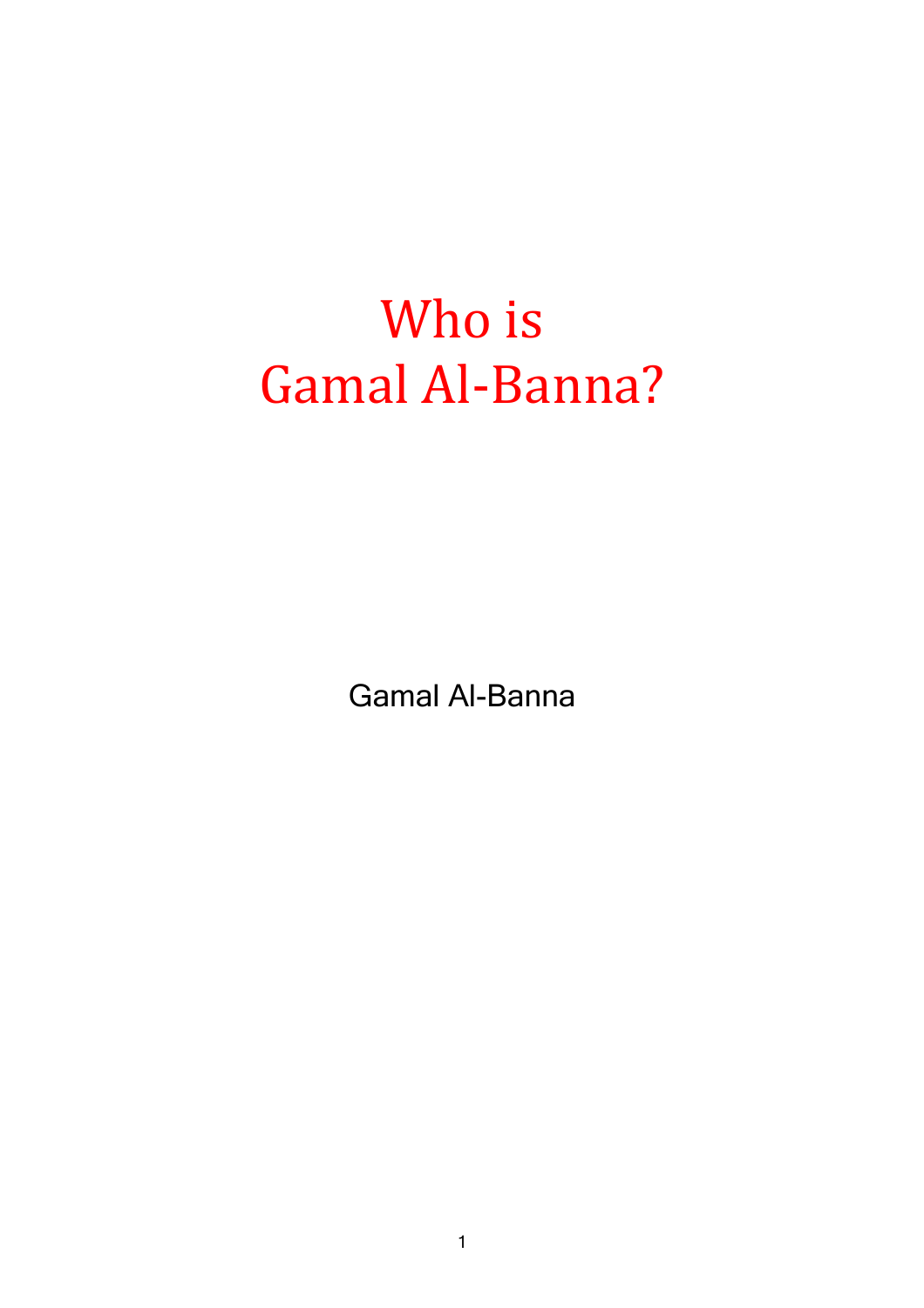## **WHO IS GAMAL AL-BANNA? SHEDDING LIGHT ON THE THOUGHT OF GAMAL AL-BANNA**

People are used to seeing whoever speaks about Islam as a venerable, bearded sheikh who wears a turban or a Saudi headdress for men, a cloak, and a puckered mark on his forehead because of much prayers and prostration. In their view, he should hold a rosary, and begin his speech in a long, tedious preamble of religious sentences known by heart. The emergence of Gamal AI-Banna in the domain of Islamic thought was a shock to such people who hold these expectations, for he is bareheaded, beardless, with no rosary, or a puckered mark on his forehead. He never begins his speech with the familiar, formal, gratuitous, and long sentences. He never wears the garments of sheikhs, nor a suit like ordinary people, instead he wears a simple, unique dress, and he never went to the university of AI-Azhar.

Gamal AI-Banna never cared for fame, and he used to work alone, away from limelight. He never undertook any post or important position, and he did not care about his name to appear in the media. To mainstream people, he seems as if he emerged suddenly, and accordingly he seems different to them. That is why ignorant, false accusations were leveled against him. Some claimed he is an errant youth, others said he is a doting old man, a secular man who aims for fame and controversy... etc.

Gamal AI-Banna was sent a hate mail (via his email address).by someone saying to him that before he speaks about religion, he should first grow a Sunni beard.

Seeing this negative feedback to the Islamic Revival Movement, Gamal AI-Banna has decided to introduce himself to the audience and readers.

Yet, he prefers to speak about himself in the third person method of narration. He said about this respect: *"I find it hard in my position to talk about myself, for the cause is objective, and speaking about oneself is something subjective. Yet, using the third person method of narration would make readers part of the discussion, whereas using the first person method of narration alienates the reader".*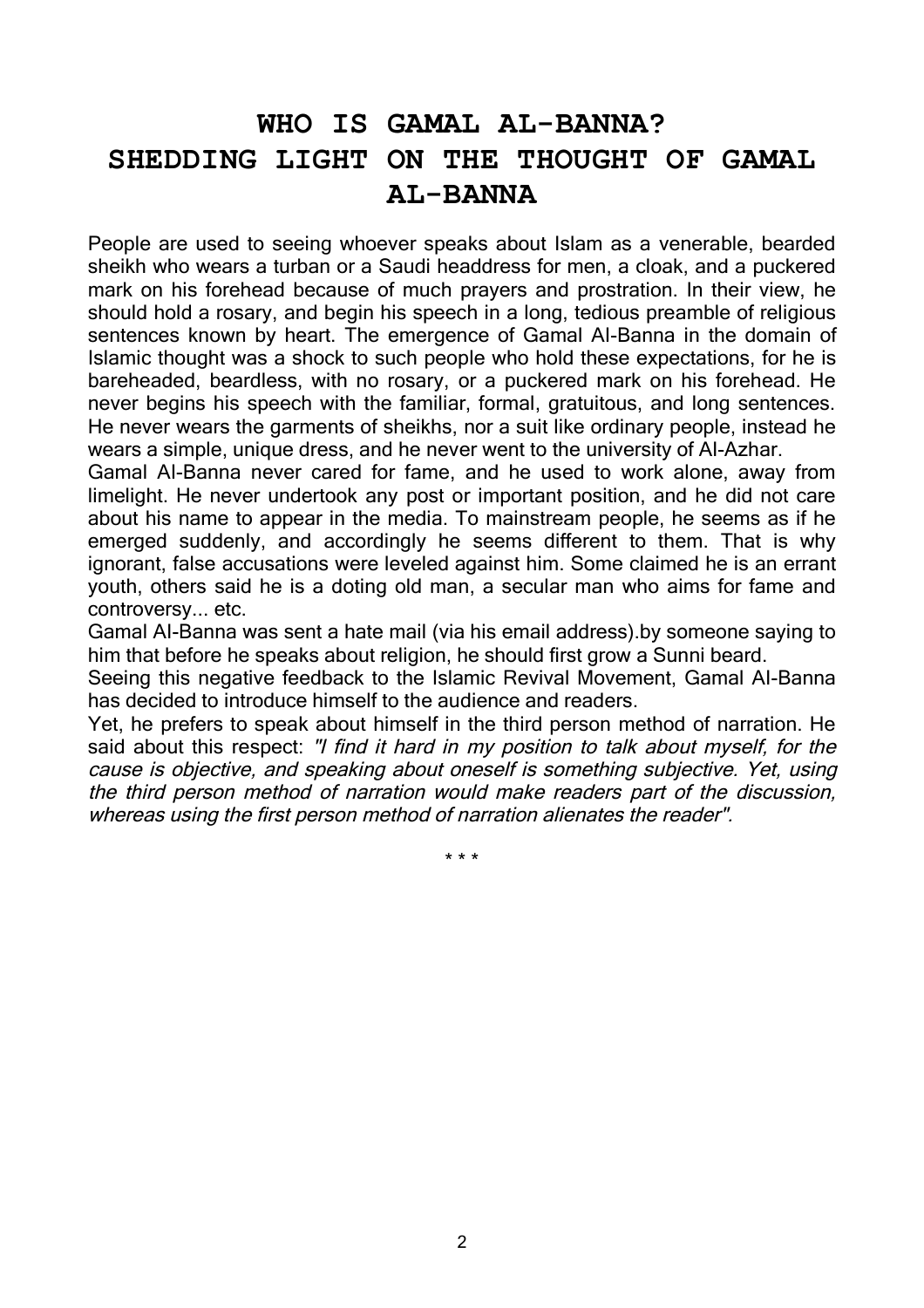### **[I]**

## **DISTINCTIVE ISLAMIC ROOTS**

Gamal AI-Banna was born in a Muslim family, to which Islam was the main axis, especially to its prominent members: Sheikh Ahmed Abdel-Rahman AL-BANNA, and his firstborn son, the martyred imam Hasan AL-BANNA.

This family worked in the service of Islam, and it had two exceptional and distinctive features: high resolve and strong will. Sheikh Ahmed Abdel-Rahman AI-Banna began his great intellectual project of classifying the "**Musnad**" 1 , and interpreting hadiths<sup>2</sup> compiled by imam Ahmed Ibn Hanbal<sup>3</sup>, as no one undertook this task since this imam compiled these hadiths a thousand of years ago, in the third Hegira century. This project began in the thirteenth Hegira century by Gamal AI-Banna's father. To understand this great work, we have to know that Ibn Hanbal was a great imam who compiled about thirteen thousand hadiths of Prophet Muhammad, unlike any other references and books of hadiths. Yet, these hadiths were not classified thematically, but according to sequence of narrators. This arrangement prevented making use of this compilation as a reference in Fiqh, and no one tried to reclassify these hadiths before, during the last thousand years except Ibn Kathir<sup>4</sup>, who failed in this task.

Sheikh Ahmed Abdel-Rahman AI-Banna performed this daunting, arduous task single-handedly. He classified these hadiths in many volumes, and within them, there are parts and chapters according to the divisions of Fiqh. Later on, he wrote his interpretation of these hadiths in an easy language and style, and he tackled the phrasing and wording of each hadith to verify if it is weak, trusted, fake, strange ... etc. This task took him thirty-five years, in the first half of the twentieth century. Hasan AI-Banna performed another miracle, which is establishing the Muslim Brotherhood group within twenty years. His genius is clear, as this group and its existence have defied the enmities of rulers of Egypt since King Farouk I, Nasser, Sadat, and Mubarak until now.

This is what we mean by high resolve, as the father and the brother of Gamal AI-Banna undertake great, original tasks for the benefit of all Muslims, not seeking worldly rewards, fame, or personal interests.

As for the strong will, both men began their mission while they had no money, nor fame and prestige, nor high position. Both never stepped into AI-Azhar University, whose thousands of graduates would never dare to do similar great deeds. Hasan AI-Banna was a teacher of the Arabic language; could any ordinary teacher establish a group similar to the Muslim Brotherhood, inside or outside Cairo?

 $\overline{a}$ <sup>1</sup>*Musnad: is a collection of Hadith collected by the famous Sunni scholar Ibn Hanbal to whom the Hanbali madhab of Sunnis is attributed. It is said by some that <i>Ibn Hanbal* made a comment in regards to his book which read as follows: "There is not a *hadith* that I have included *in this book except that it was used as evidence by some of the scholars." An issue concerning <i>Imam* Ahmad's *hadith* collection, his *Musnad, was that during his work on it, he struck out various hadith as not belonging to his collection. This methodology was not understood by some of the copyists and they reinserted some of these hadith which Ibn Hanbal had made efforts to remove in their transcriptions.(source:Wikipedia.com)*

<sup>2</sup> *Hadith: are narrations originating from the words and deeds of the Islamic prophet Muhammad. Hadith are regarded by traditional*  <u>schools of jurisprudence</u> as important tools for understanding the <u>Qur'an</u> and in matters of <u>jurisprudence</u>. (source Wikipedia.com)<br><sup>3</sup> Ahmad bin Muhammad bin Hanbal Abu `Abd Allah al-Shaybani was an importa

*background. He is considered the founder of the Hanbali school of fiqh (Islamic jurisprudence). Ahmad ibn Hanbal was born at Merv, in Khorassan, of the city in which his parents were natives, in 780 (AC) [164 AH] and died at Baghdad in 855(AC) [241 AH]. (source: Wikipedia.com)*

*<sup>4</sup> His full name is Abu Al-Fida, 'Imad Ad-Din Isma'il bin 'Umar bin Kathir Al-Qurashi Al-Busrawi. He was born in 1301(AC)(687 AH) in Busra, Syria (hence Al-Busrawi). He was taught by Ibn Taymiyya in Damascus In later life, he became blind. He attributes his blindness to working late at night on the Musnad of Ahmad Ibn Hanbal in an attempt to rearrange it topically rather than by narrator. Ibn Kathir died in February 1373(AC) 759 (AH) in Damascus.(source: Wikipedia.com)*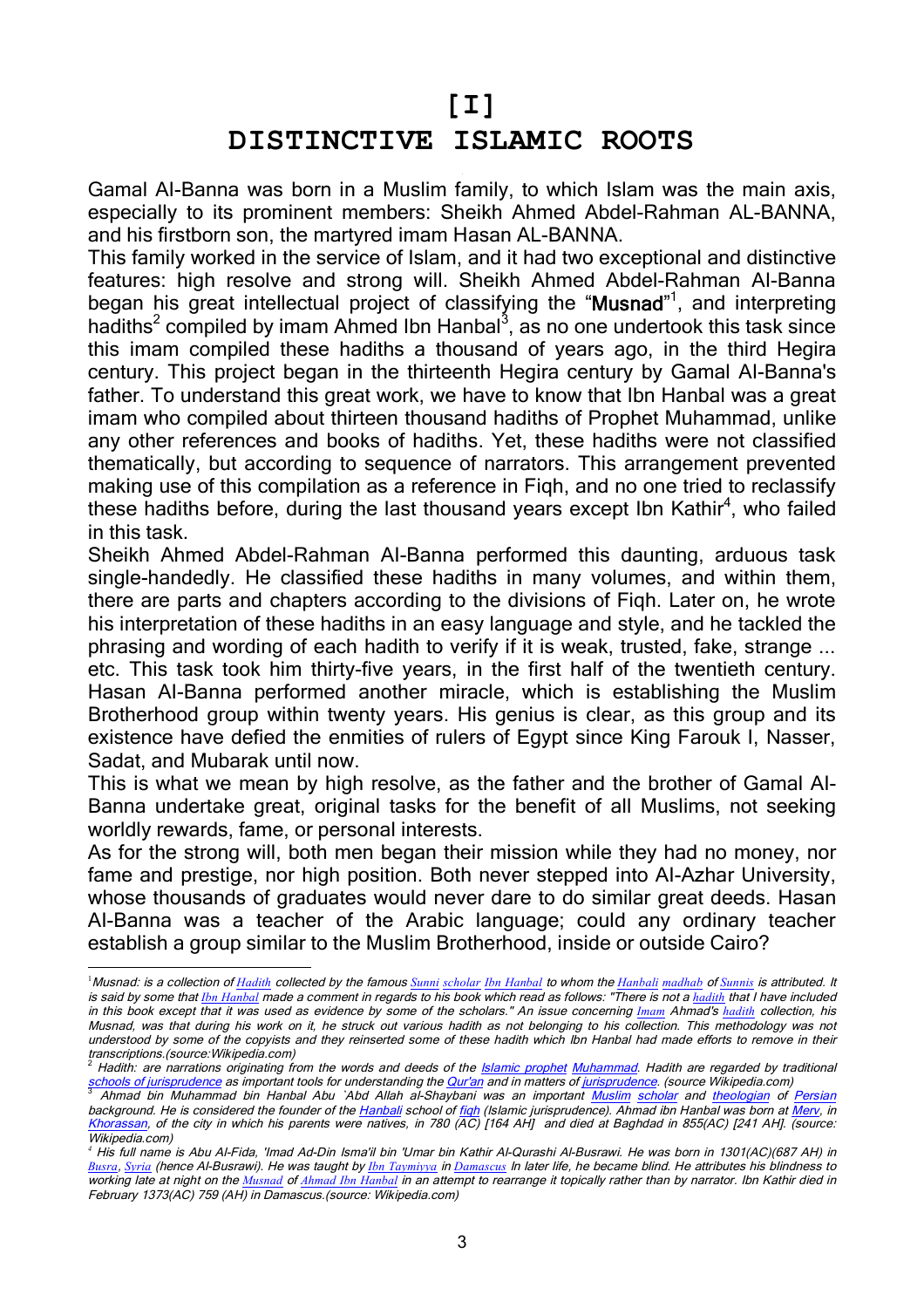When Sheikh Ahmed Abdel-Rahman AI-Banna began his long project, he was just a peasant who left his village after memorizing the Quran, and he went to the city of Alexandria to participate in the free Islamic studies in the Mosque of Ibrahim The Leader, until he acquired a basic Islamic knowledge. He knew his target very well, and he quit his studies and worked as a watch mender to earn his living and as a kind of hobby between long hours of reading and writing. He decided to devote the rest of his life to complete the volumes of his great work. It took him thirty five years to write it. It was not imaginable that such a simple man, living in one of the Cairene alleys, would devote his life to such a great work, which took him 35 years to fulfill. He had no connection to AI-Azhar, or any other institution that represent Islam, and he was unknown to people.

Yet, Sheikh Ahmed Abdel-Rahman AI-Banna did it alone, printing and publishing it himself in twenty-two volumes, although he was a poor man who provided living for a large family and knew nothing about publishing. This is what we mean by the strong will, which surmounted any kind of obstacles. He bought reams of paper and hired a worker to print the letters of words on them, until he formed the first volume and he would send it to a nearby printing house. The process was repeated until he printed the whole twenty-two volumes of his work. He believed that most publishers were 'thieves', and he used to save all the printed copies in a spacious vault under his office room. He did not sell copies of his book unless to those who came to buy a copy, after people knew about his work from others. When he died, he left to his inheritors a vault full of copies of the twenty-two volume book, whose title was "AI-Fath AI Rabbani" i.e. 'the divine grace'.

This was mission impossible by all criteria, and it cannot be possibly done by a single individual, yet he did it all single-handedly. This is the high resolve and the strong will. These two traits are the manifestation of the grace of God that allowed him to complete his great individual, unique, outstanding work, which was characterized by originality, creativity, and uniqueness.

The same traits are found in the work of Hasan AI-Banna. Before his activism, the Islamic call took the shape of local and divided charity societies, which did used to guide and preach. Hasan AI-Banna established the Muslim Brotherhood in 1928, in the city of Ismailia and he started by six persons in a cafe, not in a mosque. This modest beginning was transformed within twenty years into an international organization, with five hundred divisions in Egypt, and many branches in the Islamic world, with five hundred thousand members worldwide. The innovation done by Hasan AI Banna included two main elements:

Firstly, his organizational innovation that transformed the Islamic call from being local into being international. He set standards for other Islamic organizations all over the Islamic world. By this work, Hasan AI Banna left his mark in the Islamic calls in the modem age, as the Muslim Brotherhood group, which commenced in 1928 and reached its peak in (1946-1948), has become a standard yardstick to measure the success and the formation of all other Islamic organizations. The success of Hasan AI Banna in this endeavor was like the success of the Standard Oil Company in the USA, which was the model in oil industry, or the success of the Bolshevist party of Lenin in setting the standards for labor parties all over the world.

Secondly, Hasan AI Banna set the notion of 'Islam as a way of life'. Islam in liberal Egypt was pushed aside in a comer, and the law article that stipulates that Arabic is the official language and Islam is the official religion of the state was one of the last few articles in the constitution.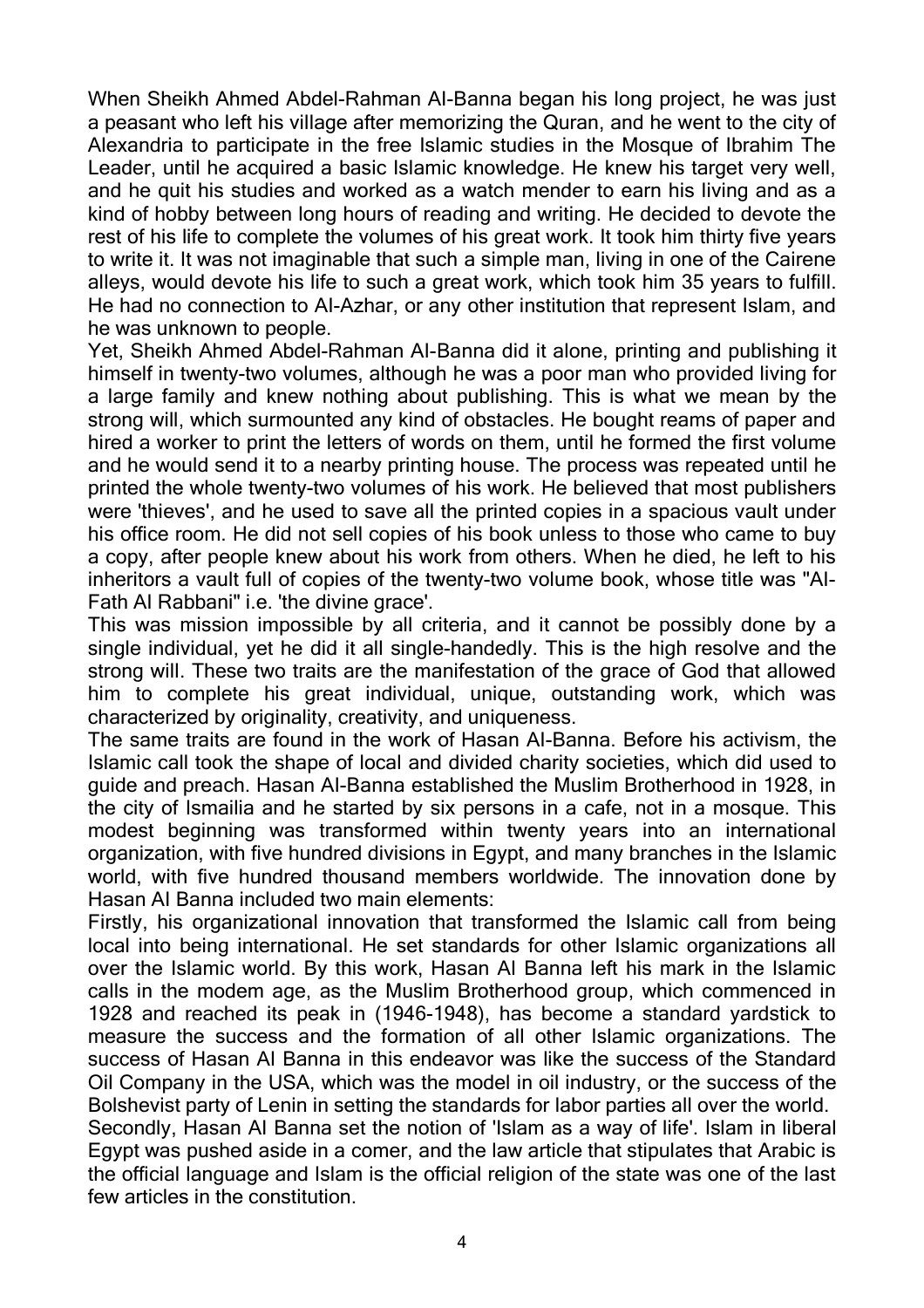Religion was confined to the domains of mosque imams and preachers of ministry of religious endowments. Gamal AI Banna lived his childhood in a time when mosque imams would mount the pulpit with a wooden sword at hand, and he would deliver the sermon by reading it from yellowish old papers. Gamal AI Banna witnessed a permissible era, when wine was sold in any ordinary grocery, prostitution was supervised and institutionalized by the state, and the economy of the state was run by foreigners.

Hasan AI-Banna made Islam engraved in the heart of the community members and he made university students excellent in the Arab and Islamic culture. His disciples and followers were his students whom he taught his knowledge, faith, and devotion. He used to pray with them in the open air, as their imam, in long sunset and night prayers in Thursdays, and the dawn prayers in Fridays. He used to recite the Quran to them in a vivid, enchanting voice that enraptured them.

The perception of Islam to Hasan AI-Banna and his father was different from the mainstream, common perception of it preached by AI-Azhar, which was showing and emphasizing the differences between doctrines that led to divisions among Muslims, even in forms of prayers. Islam before Hasan AI-Banna had no role to play in the public sphere, which was occupied by socio-political and economic events. Hasan AI-Banna and his father added, by their own understanding of Islam, the elements of objectivity and originality, as they advocated the overlooking of petty doctrinal differences, using the mind and the mental faculty of reasoning, and reviving the Sunna (traditions of Prophet Muhammad). The aim of reviving the Sunna was the motive for Hasan Al-Banna to commission sheikh Sayed Sabek with the mission to write a book summarizing the 22 volume book of his father. Both men wanted the Islamic nation to obey the guidance of Prophet Muhammad, not the commands of religious scholars.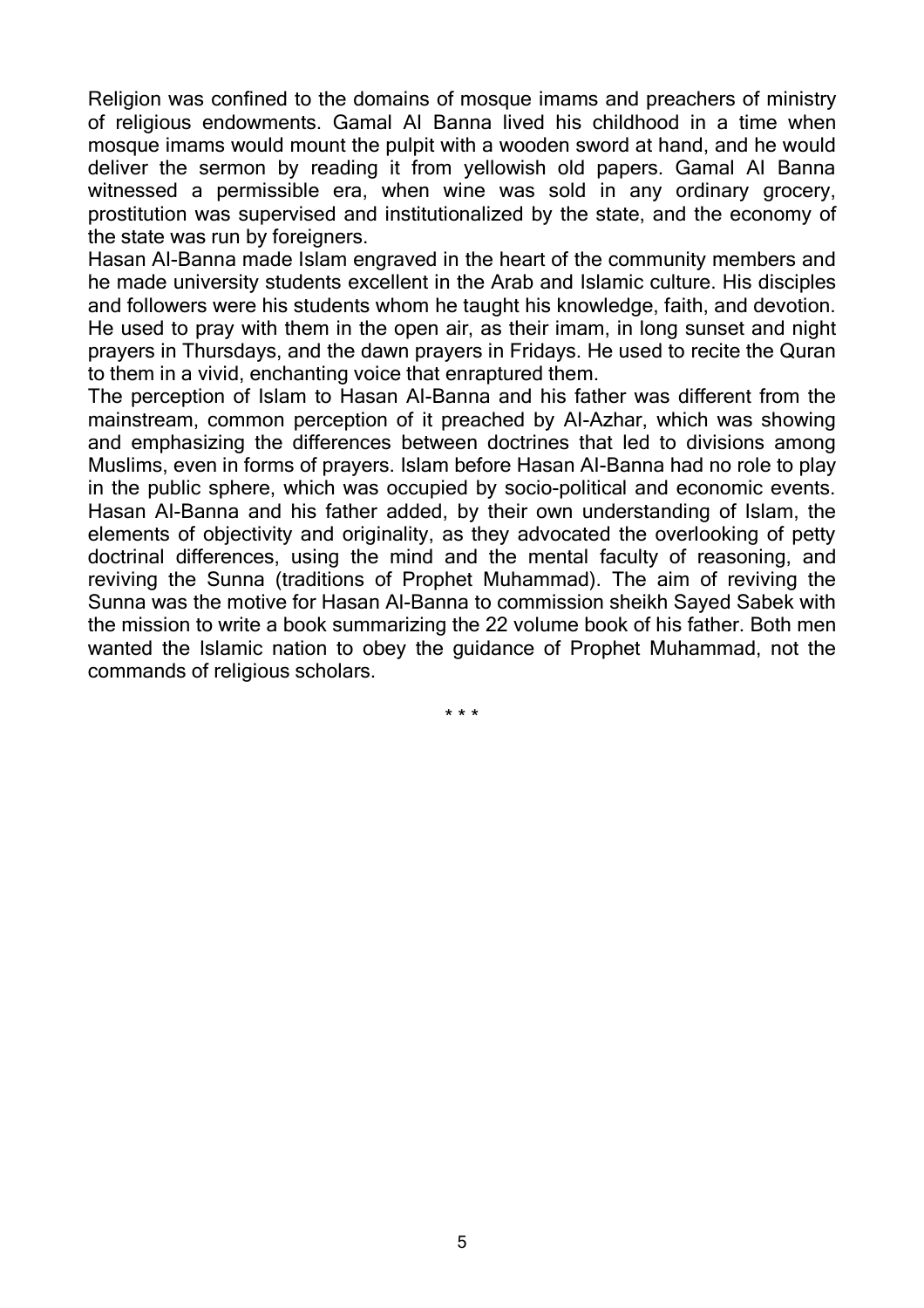# **[II] THE INTIMATE RELATION BETWEEN GAMAL AL-BANNA AND HIS FATHER AND BROTHER**

Someone might ask, what is the relation between the works of Hasan AI-Banna and his father on one hand, and Gamal AI-Banna on the other hand?

What many do not know is the fact that the relation of Gamal AI-Banna with his brother and his father was more strong and intimate than the relation of the other brothers and sisters to both their father and their elder brother Hasan AI Banna. This was due to many reasons, which will be revealed later on, but chief among them was that Gamal AI Banna refused the familiar bourgeois life (i.e. a university education, then a job, and then getting married to build a family ...etc.). This lifestyle was embraced by the other brothers and sisters of AI-Banna family, and it led them to be not in good contact with the father and the brother Hasan AI-Banna.

Gamal AI-Banna, on the other hand, was free to spend most of his time with his brother and his father, as both of them needed him to do many errands and tasks. They might have noticed his quiet and yet rebellious nature at the same time, and so Gamal AI-Banna was close to both men. Their bond was distinctive and long. Gamal AI-Banna admired both men because of their sense of mission, as both wanted to convey a certain message to the mainstream Muslims, another source of admiration was their devotion of their life to their cause. Gamal AI-Banna has the same traits and nature, despite the difference of many influences that had their impact on him, unlike the father and the elder brother Hasan AI-Banna.

His sense of mission was like theirs, except for the content of his message and the form of his mission. These are the similarities and differences between Gamal AI-Banna and both his father and his elder brother Hasan AI-Banna.

Gamal AI-Banna remained faithful to the memory of both men and commemorated them. He has published the book titled *"Letters of Hasan Al-Banna to his Father"*  and they are letters sent in the period (1926-1945) and Gamal AI-Banna saw they worth publishing for their valuable content, despite the personal side of them. These letters/stories are preceded in the book by a long introduction, notes follow each letter, and some of these letters mention things about Gamal AI-Banna. These letters and comments are the second half of the book, as the first half is dedicated to the biography of Gamal AI-Banna' father, mentioning the processes and obstacles of writing his 22-volume book. This book contains unique information about Hasan AI-Banna and his father.

Gamal AI-Banna has published another book titled *"Beyond the Muslim Brotherhood",* presenting the work of Hasan AI-Banna, his historical roles, stances and policies, which cannot be fully understood in their reality unless in light of their circumstances. Gamal AI-Banna defends his brother from the accusations leveled against him by those who did not know him quite as well as Gamal AI-Banna did.

## *The relation between Gamal AI-Banna and his father:*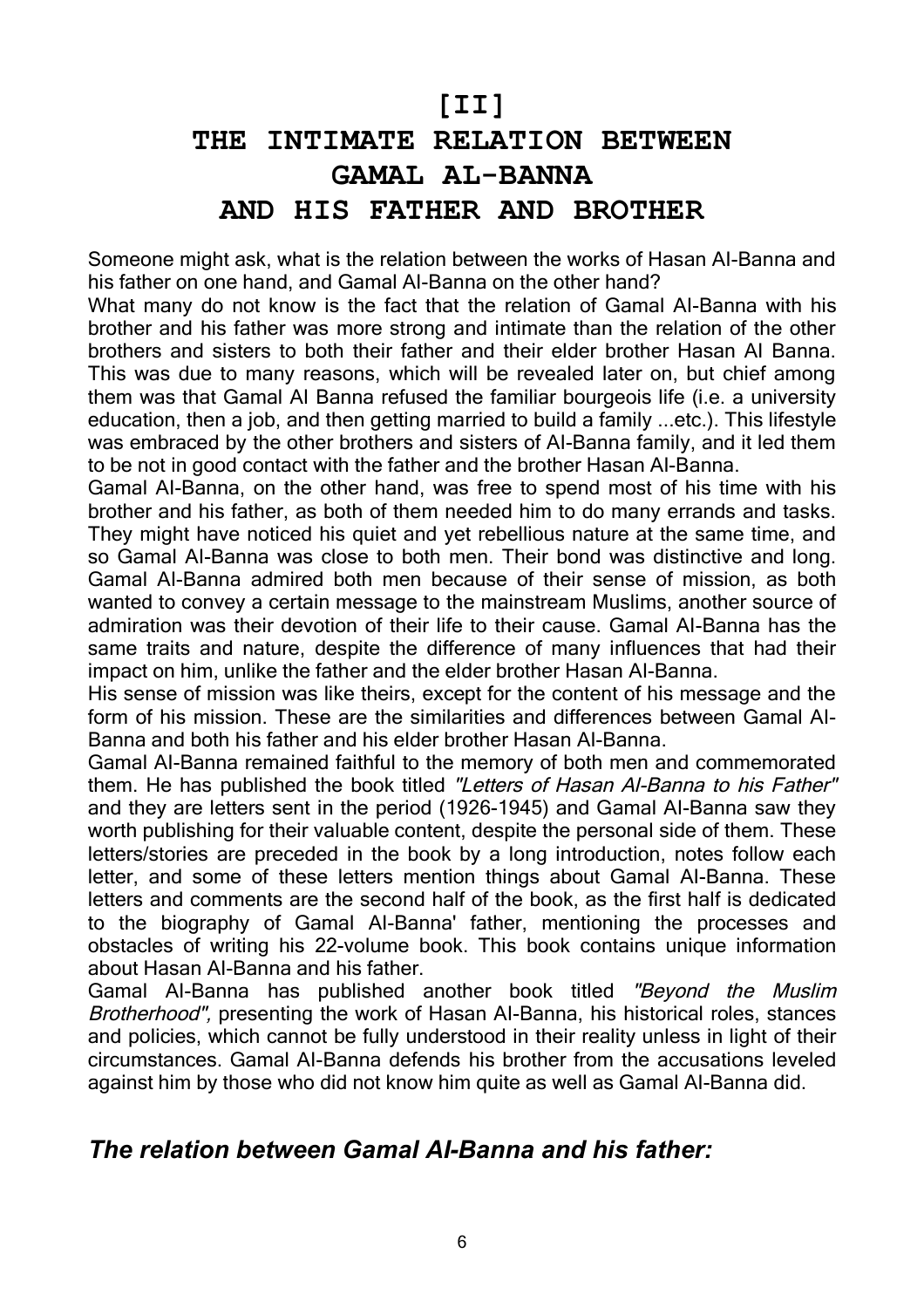Gamal AI-Banna was the youngest son of the family, and no one of his siblings was born after him, except his sister Fawziya. Shortly before Gamal AI-Banna was born, his family had moved from the countryside paradise of EI-Mahmoudiyya, in EI-Beheira governorate (located 50 km from Alexandria, near the estuary of the River Nile) to the narrow, humid, cold alleys of Cairo. He was the last son to a mother who was tired of giving birth to a lot of children and of caring for her large family,

as her husband left to her all responsibilities to devote his time to writing his 22 volume book. As a child, Gamal AI-Banna was frail and had an emaciated bodybuilt, whereas children of the alley were strong, and so he was an introvert. Reading was his only pastime. Once he learned how to read, he began reading whatever he could lay his hands on. His father used to accompany him, as a child, to his office. The father would begin

his work, leaving young Gamal AI-Banna in the anteroom of the office, which was full of papers and magazines that the child used to peruse. The child had read many issues of the papers, magazines, and Arabic novels of that age, including AI-Ahram newspaper and its installments of the translated novels to Arabic. His father used to collect these pages of the novels installments, to arrange and bind them in a book form.

One might ask, what is the relation of sheikh AI-Banna the rural man, who devoted his lifetime to his 22-volume book, with such newspapers and novels? How could he be interested in these novels, collected these scraps and binding them in a book form? This was one aspect of his unique character. This was the foundation of his civil culture and the basis of his free, easy writing style before he set out in his life project.

This cultural background led him to avoid the complicated, difficult style of his contemporary religious scholars. This made him have a more broadened vision and widened his cultural horizon as well.

Since these early days of the childhood of Gamal AI-Banna in his father's library until the father's death, this bond between both of them was never cut. AI-Banna the father used to love and favor the last two of his offspring, Gamal and Fawziya AI-Banna. The father named his son Gamal after the great leader Gamal El-Afghani<sup>5</sup>. The father used to say to

his son that he is the successor of EI-Afghani, and the child Gamal used to say to others that his name is Gamal EI-Afghani. Gamal AI-Banna used to visit his father in his office to cheer him in his loneliness. He used to accompany his ailing father in his last days to help him, as he was the only one of his children that had no job, no wife and children, and used to live in the family household, unlike his siblings who were married and had their own houses. When the father had fallen ill shortly before his death, he moved to the house of his son Abdel-Rahman so that doctors could visit him easily, and he brought with him some of

his books and references. He told Gamal AI-Banna how to finish the volume no. 22 by using the reference titled *"The Beginning and the End"* by Ibn Khatheer, as this 22nd volume covers Islamic history, while the reference by Ibn Khatheer recounts these historical events with their sequence of narrators.

When sheikh AI-Banna the father died, his library and office were inherited by Gamal AI-Banna, who used to pay its rent and sell the copies of his father 22 volume book. Yet, due to negligence, humidity destroyed some magazines and

—<br>5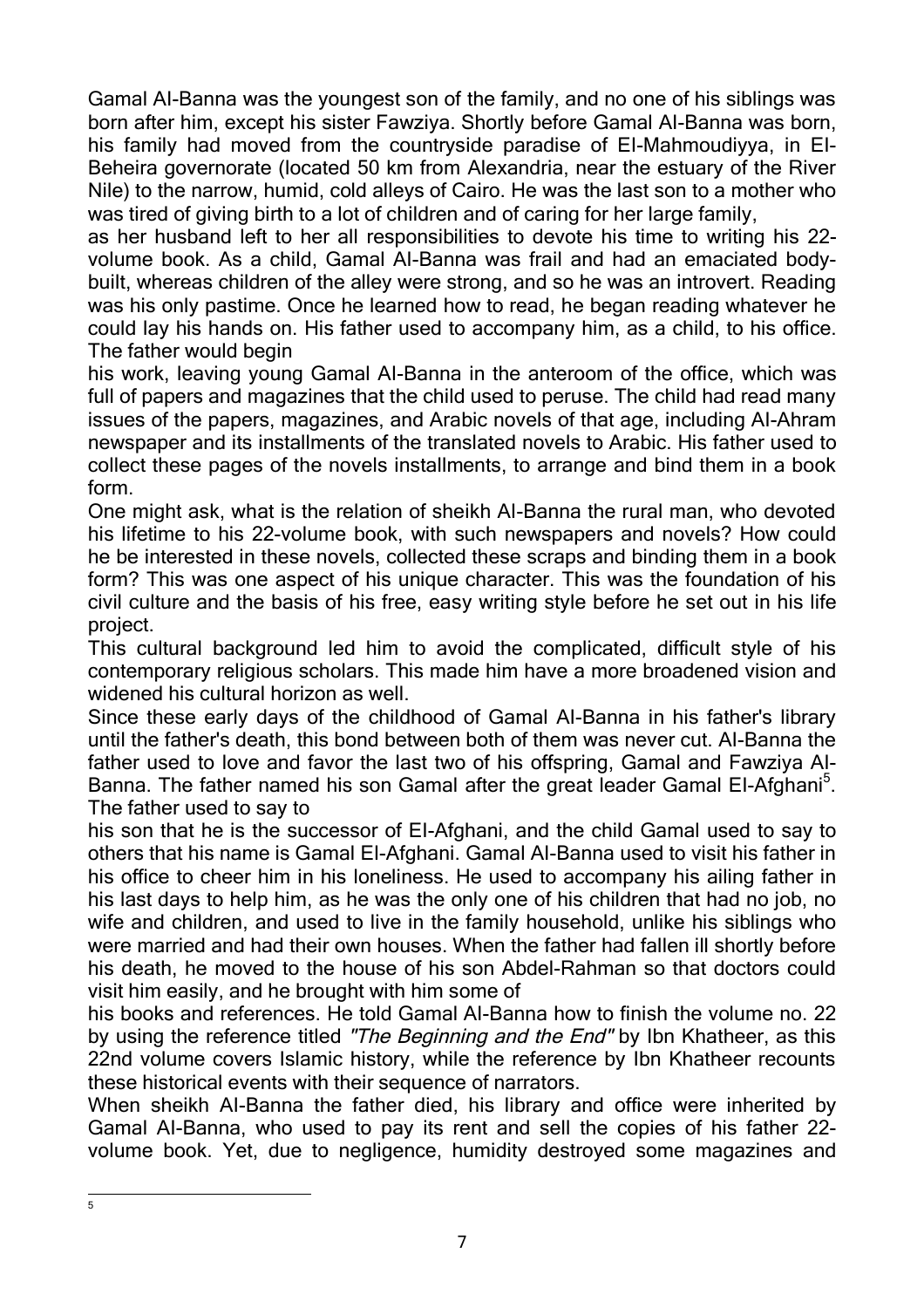papers, especially the issues of the daily newspaper of the Muslim brotherhood. The books of library, however, remained intact, yet some people damaged a few books inadvertently. When a municipal order came to destroy the office building, Gamal AI-Banna managed to find a spacious flat to move to it most items of the library of his father. AI-Banna family continued to print copies of the father's book by using the money of its sales. The late AI-Banna used to store the copies in a vault, but when it was filled, he had built a loft to store further copies. The only one who had time to oversee the printing process and completing the book until it has reached the total number of 24

volumes was Gamal AI-Banna. This great book of the father, with its many volumes, is still the ornament of the library of Gamal AI-Banna, along with its manuscript, and the manuscripts of other unfinished books by the late sheikh AI-Banna.

We can summarize the influence of the late sheikh AI-Banna on his son Gamal AI-Banna in the following points:

Firstly, one might think that sheikh AI-Banna was a Salafist, but this is not true. He never believed in blind imitation and following one of the main four doctrines of Islam, but he was a Sunni who wanted to adhere to the Sunna and leave out the differences of doctrines. He believed that there is a difference in the Fiqh of Sunna and Fiqh of the doctrines. That is why his work had the element of innovation and Islamic revival.

Secondly, sheikh AI-Banna was a self-made man, and this fact is a source of inspiration to Gamal AI-Banna, which encouraged him to drop the idea of getting a university education and degree, and to refuse the established bourgeois lifestyle at the time. Sheikh AI-Banna never entered AI-Azhar University and yet he did a service to Islam never accomplish in the last thousand years by those who attempted to do it in the course of

Islamic history. He was a writer in the sense that the domain of his mission, struggle and message was the printed word, not theorization or organization. Gamal AI-Banna longed to be a writer who makes the printed word his tool of struggle in the domain of thought. The life of his father encouraged him to seek this path. The influence of the father in this respect exceeds the influence of Hasan AI-Banna on Gamal AI-Banna.

Yet, Gamal AI-Banna's specialization in reading, writing and thought did not make him a good orator or preacher. He is seen best in his writings rather than his TV programs and interviews. These writings includes book like the following titles: *"The Rise and Fall of Weimar's Republic", "The Spirit of Islam", "Can the Sharia Be Applied?", "Deepening the Sense of Work in the Islamic Community", "The International Labor Movement",* and *"The Labor Opposition in the Leninist Era".* The character of Gamal AI-Banna is seen clearly in his weekly articles as well in the newspaper *El-Masry El-Youm* on Wednesdays. These writings show the creativity and originality of Gamal AI-Banna, as well as his special ability in writing in an elegant, easy style while introducing serious, full-of-substance material to readers. Most Egyptian people are TV viewers rather than readers, and so Gamal AI-Banna might have lost many people who might never read his books. He always says that his crisis is that he is a writer living in a community of people who do not have the desire to read. Yet, he is writing for the next generations, as books remain eternally for the forthcoming generations, not for the present TV addicts whose eyes are glued to the TV screens. That is why he says that his cause is not lost, as he trusts the future generation of readers, and he accepted that conclusion.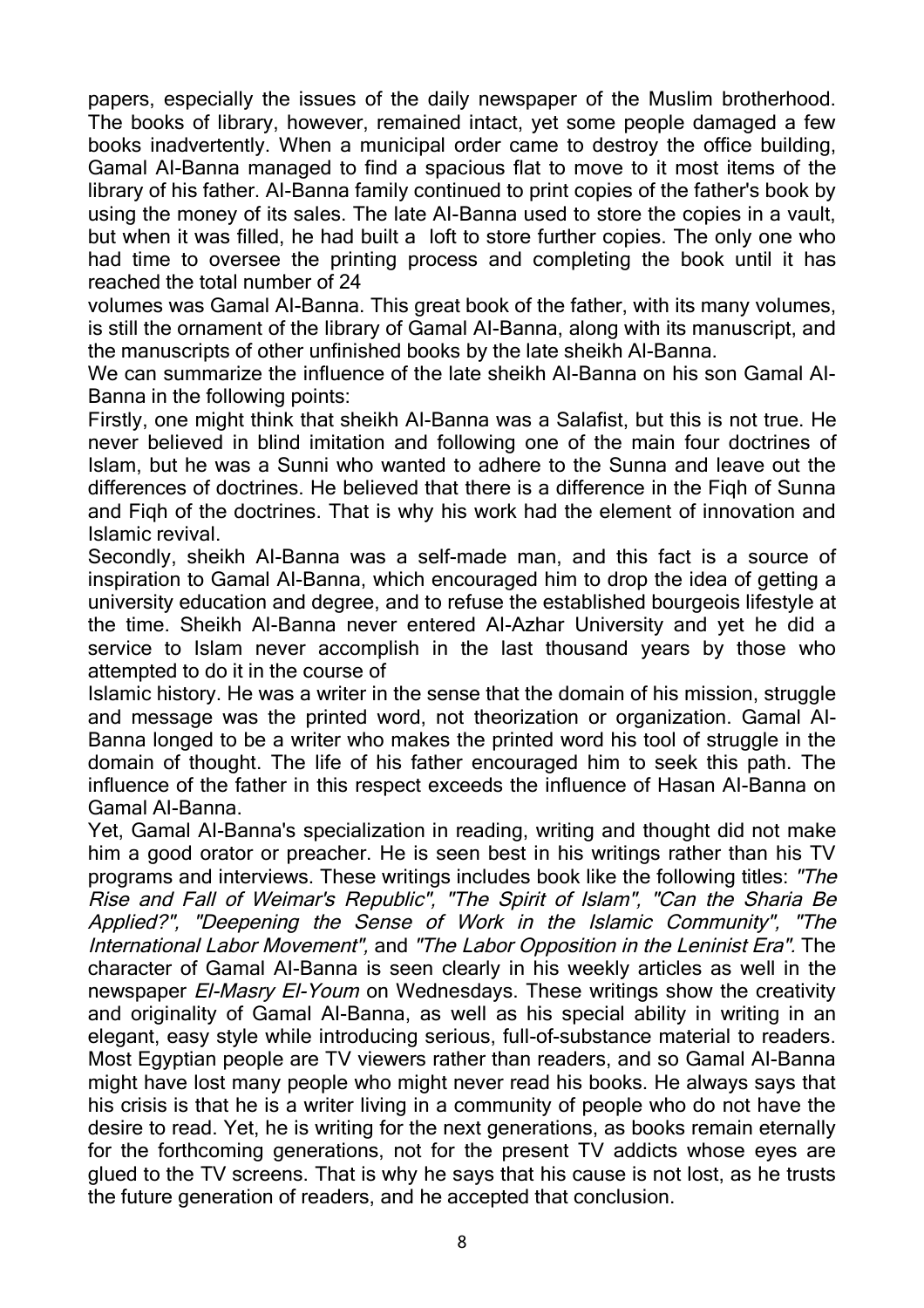Thirdly, his father was self-made as he never had connections or relations with people in his community, and he never had a governmental job. He was like a hermit who renounced worldly affairs. He never cared for the Muslim Brotherhood established by his son Hasan AI-Banna, even after this organization reached its peak and became the most powerful organization in the Egyptian society, with his son as its head and leader. He entered the headquarters of this organization only a few times. His work was based on the belief in himself, which led him to abandon the restrictions of his community in order to devote his time to his work. This element was engrained in the psyche of Gamal AI-Banna.

Fourthly, the high resolve of sheikh AI-Banna made him print his 22 volume book, and other two books of hadiths compiled by imam AI Shafie<sup>6</sup> and Abi Dawood AI-Tilasi<sup>7</sup>, despite his poverty and need, and the fact that he lived from hand to mouth. His only worry was to provide the needed amount of paper for every volume of his book. He used to say that God would never fail him, and God would help him surmount all obstacles. Gamal AI-Banna followed his late father's footsteps by publishing and distributing his own books himself to liberate himself from the dependence on and restrictions of publishers.

Fifthly, sheikh AI-Banna used to work several hours on end from sunrise to 11:30 pm, never leaving his work except to perform prayers in a nearby mosque, eat his lunch, or to have brief moments of repose on a couch in his office. He used to spend his day in his office, and even in his youth, he used to mend watches on the same desk, in the same office, which rarely saw the light of the sun. Sheikh AI-Banna had no means of entertainment, and sometime he would leave the newspapers unread on his desk. This devotion, perseverance and hard work are laudable. Gamal AI-Banna often says to himself that his father was better than he is, as he used to finish work at 11:30 pm, whereas Gamal AI-Banna works until 10:00 pm.

Sixthly, and lastly, sheikh AI-Banna abstained from worldly pleasures and led an ascetic life. He had neither a fridge nor an air conditioner, he just owned in his last days a noisy fan, and of course, he had no bank account. He never went to movie theaters and rarely visited anyone. He was visited in his last days by some of the people who learned a lot from his book. He was happy to receive them to break his monotonous routine of living immersed in sheets and sheets, and because they showed him their appreciation and praise, which he never sought.

What was thought provoking is that when sheikh AI-Banna moved to Cairo in 1924, he never thought of buying a house although small houses were very cheap, and instead he bought a graveyard for his family, when a small child of Hasan AI-Banna died. All the dead members of AI-Banna family were buried there, including the martyred imam Hasan AI-Banna.

 6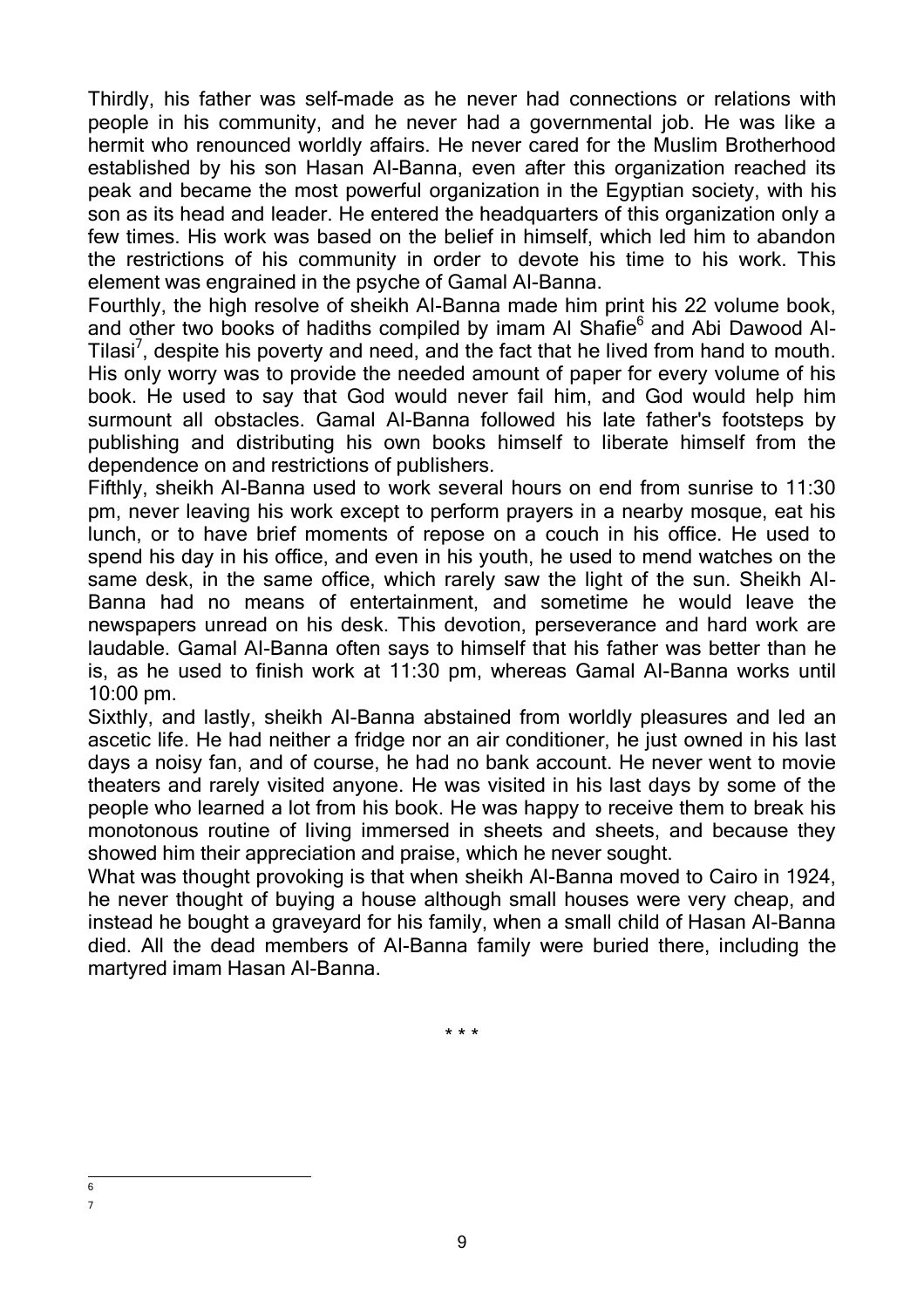## **[III]**

# **THE RELATION BETWEEN GAMAL AL-BANNA AND HIS ELDER BROTHER**

The relation between Gamal AI-Banna and his elder brother Hasan AI-Banna was intimate and distinctive. This unique relation had affection and its points of disparity due to the difference in temperament in both men, yet this dissimilarity made both men complement each other in many aspects. Hasan AI-Banna was the firstborn who enjoyed the love and tender care of his mother, while Gamal AI-Banna was the last son, after his mother had given born to five siblings and so he did not have enough care and affection except what necessity allowed. Hasan AI-Banna spent a happy, idyllic childhood in the countryside of EIMahmoudiyya area, in EI-Beheira governorate (located 50 Ian from Alexandria), whereas Gamal AI-Banna spent his childhood in the narrow alleys of Cairo. Accordingly, Hasan AI-Banna was strong and healthy, whereas Gamal AI-Banna was emaciated and had a frail body-built.

Gamal AI-Banna began to wear eyeglasses since he was in the primary stage of education, whereas his elder brother never wore them despite the fact that he was an avid reader. The best, outstanding quality of Hasan AI-Banna was "organizational abilities", and that of Gamal AI-Banna is theorization. Hasan AI-Banna was a genius organizer, who established the grand edifice called the Muslim Brotherhood, whereas Gamal Al-Banna failed to organize a small party that comprised some workers and students, and this party did continue except for two years. The line of Hasan AI-Banna' call was clear, straightforward, and well defined, and he walked that straight path until his assassination and martyrdom. The path of Gamal AI-Banna was long and arduous, and when Hasan AI-Banna reached the peak of his career, Gamal AI-Banna was beginning his early steps.

Hasan AI-Banna realized with his usual intuition and intelligence that his younger brother has the sense of conveying a message to people, as was their father. This was the source of the strong bond between both men despite their different temperament. This difference led to emotional bond and complementarities, not disharmony and discord. Hasan AI-Banna was a man of positive action, whereas his younger brother used to sometimes refuse and sometimes agree on things done by his elder brother. Hasan AI-Banna alluded to his younger brother on two separate occasions that he wanted him to join his work and assist him. Yet, the young brother remained silent, as he could not overtly refuse this valued trust, and at the same time, he could not accept this mission. Hasan Al-Banna, with his intelligence and shrewdness, realized his younger brother's embarrassment, and he changed the course of the conversation.

One of these occasions was when Gamal AI-Banna was arrested among members of the social labor party because of distributing a pamphlet that denounced the memory of the bombardment of the British fleet to the city of Alexandria shortly before the British occupation of Egypt. Hasan Al-Banna sent one of his men to the sheriff of Cairo to release Gamal Al-Banna.

Hasan A-Banna rebuked his younger brother, after his release, and advised him to join the Muslim Brotherhood to enjoy the easy fruits of its efforts, and disband the party that he formed. Gamal AI-Banna replied that he did not want the fruits of the Muslim Brotherhood. Hasan AI-Banna did not get offended by such response, and he advised his younger brother to change the appellation of the growing *'party'* to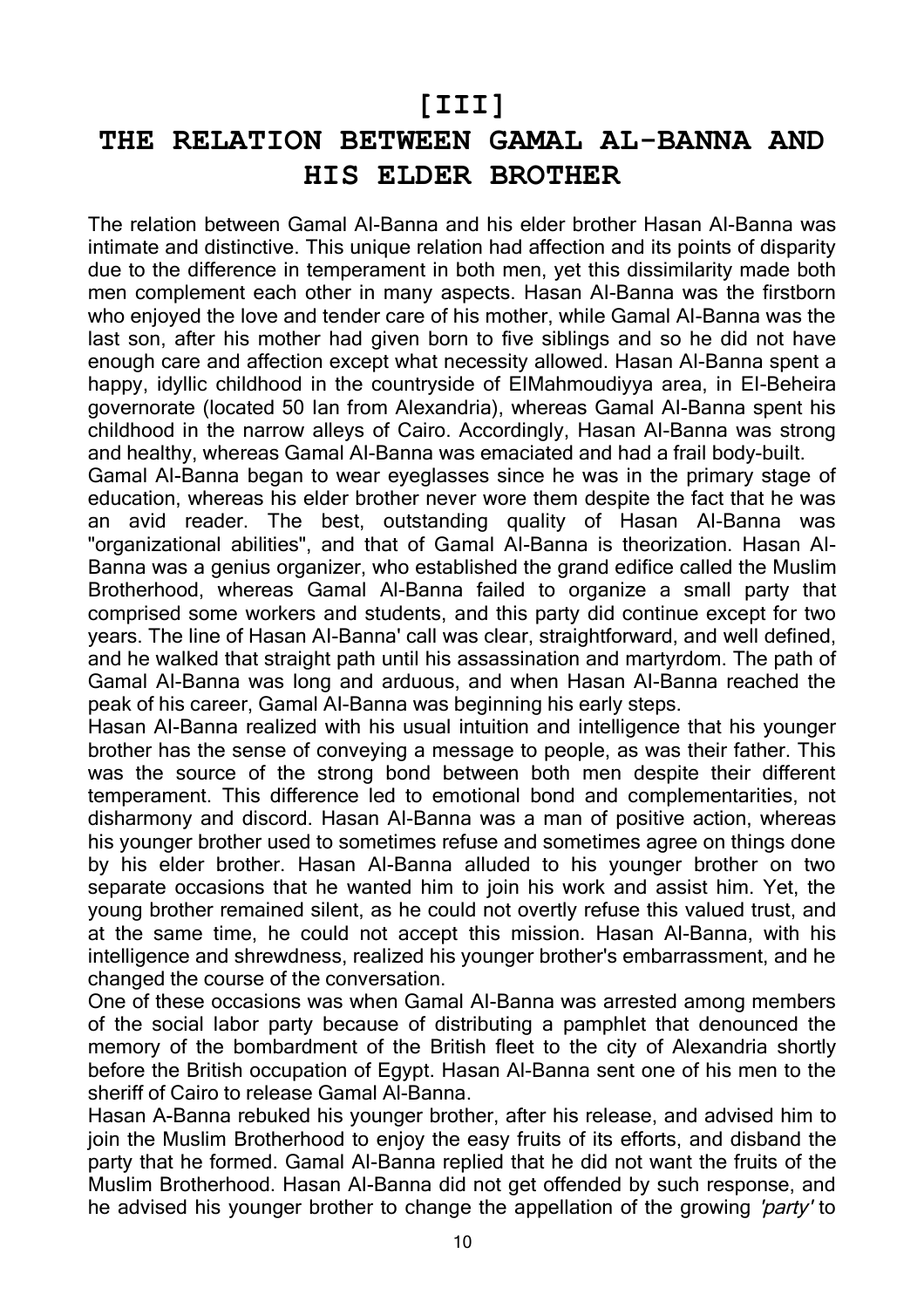the naming *'group',* so as not to clash with the government and its ruling party, and Gamal AI-Banna applied this piece of advice.

This situation shows the tolerant nature and the understanding of Hasan AI-Banna of his younger brother. Gamal AI-Banna expressed to his elder brother on several occasions his reservations about the Muslim Brotherhood, especially about its thought and notions about women, arts, politics ... etc. Hasan AI-Banna used to hear his younger brother's criticism, and smile without commenting on these reservations. What Gamal AI-Banna said to his elder brother was not new to him, as the martyred imam was knowledgeable about modem writings, but he was a leader to his followers and disciples and they restricted his footsteps, as he must deal with them according to their simple understanding. Hasan AI-Banna worked by the policy of periods, as every stage would take its time, as part of the solution to any dilemma is the element of time. He believed in giving women their rightful share of liberty, but in due time, and if he were not assassinated he would have tackled this issue thoroughly later on.

Insome periods, the relation between Gamal AI-Banna and his elder brother was so close that in the days of the holy fasting month of Ramadan, Hasan AI-Banna would recite some verses of the Quran from memory from the afternoon to sunset, and Gamal AI-Banna would read it from the book itself. Hasan AI-Banna would then explain for Gamal Al-Banna the difference between some Quranic terms that are nearly similar.

Gamal AI-Banna advised his elder brother once to learn the English language, but he told Gamal AI-Banna that they had better memorize the Quran. This was accepted by Gamal AI-Banna, as he knew that his elder brother was open-minded.

Hasan AI-Banna was concerned about the state of his younger brother as he felt familial duty toward him, as the young Gamal AI-Banna did not have a job. Hasan AI-Banna knew that his younger brother voluntarily rejected the notion of having a governmental job, and so he sometimes proposed a few jobs that suited him, for instance, he appointed him as the director of the Muslim Brotherhood Print House. Gamal AI-Banna agreed to this because he wanted to acquire experience in that field as it agreed with his desire to become a writer. Yet, he never became close to the members of the Muslim Brotherhood group nor he followed them in their religious practices. Sometimes, Gamal AI-Banna would be busy working to the extent that he would not pray the noon prayers with other workers, and one of them said to Hasan AI-Banna that the room of Gamal Al-Banna

became a haven for those who did not want to pray. Yet, Hasan

AI-Banna said to him, *"Leave him alone".* Gamal AI-Banna at that time became a vegetarian, and that went against the traditions of that time, yet Hasan AI-Banna used not to give him meat to respect his wish, as he was tolerant toward whatever his young brother did. That last job given by Hasan AI-Banna to his young brother was the editor of *Al-Shihab* magazine (i.e. the Comet), which was the zenith of Islamic writings, and it resembled the well-known Islamic magazine of the time, *Al-Manar* (i.e.Lighthouse). Hasan AI-Banna was the editor-in-chief of *El-Shihab,* and Gamal AI-Banna used to edit all articles and the previews before printing the magazine, as well as writing a column on the major political events using the pseudonym Ahmed Gamal EI-Deen Ahmed Abdel-Rahman.

Hasan AI-Banna used to follow the progress of his young brother. The former minister of religious endowments in Jordan, sheikh Abdel-Aziz EI-Khayat said that in 1946, he was studying in AI-Azhar university, and he saw Hasan AI-Banna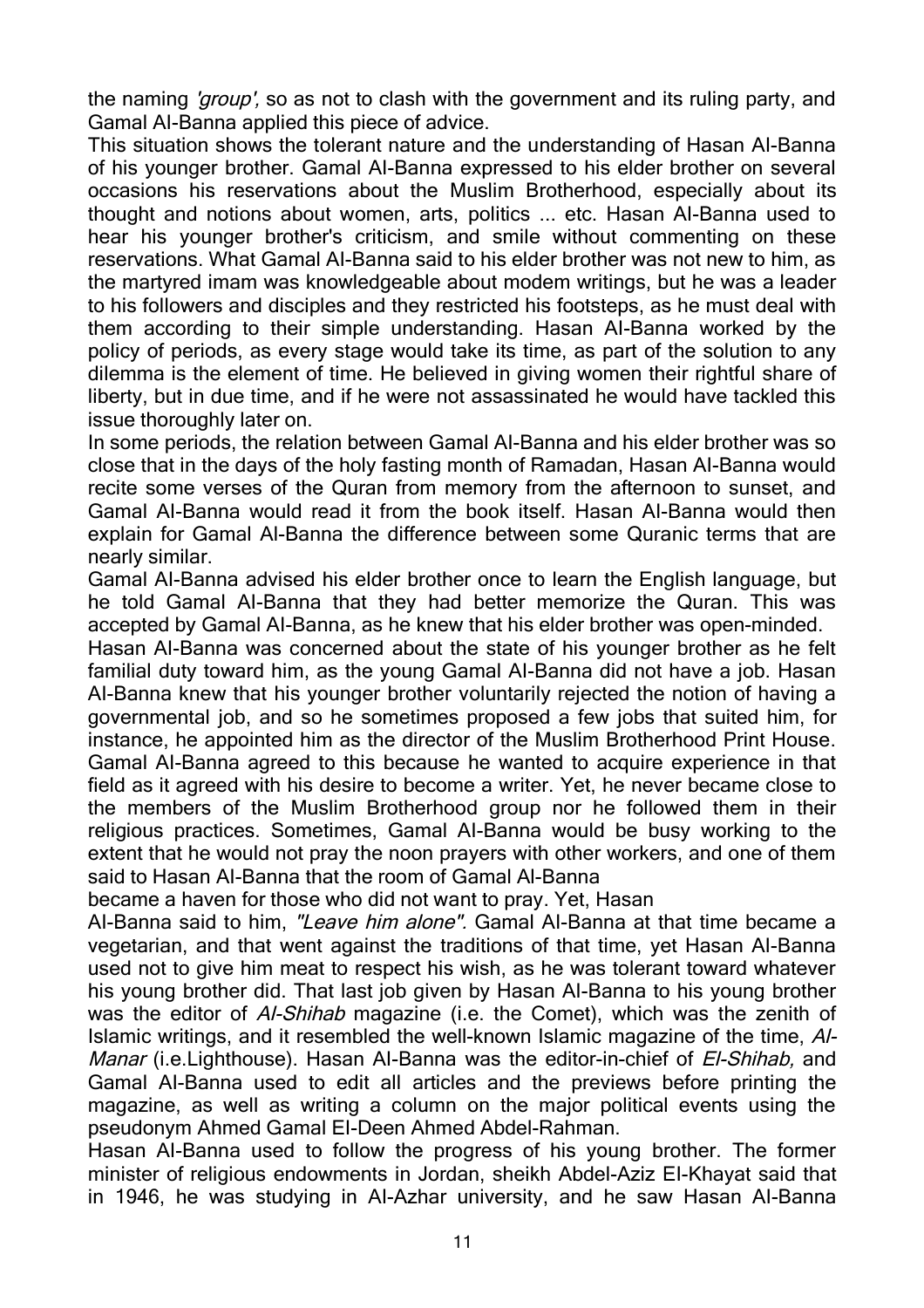reading an article written by Gamal AI-Banna on political negotiations, and he heard Hasan AI-Banna saying; *"Learn politics from that youth, for Garnal has written an excellent article about negotiations".* He expressed that opinion although the article was issued in the name of the Social Labor Party formed by Gamal AI-Banna.

## *What Gamal AI-Banna gained and learned from his elder brother:*

Gamal AI-Banna admired distinctive features and traits in his

elder brother, and was influenced by them, despite the fact that both men differed in temperament from each other.

1) He admired the sense of mission in Hasan AI-Banna' character, and conveying a message to people. He was an ideal leader and he carried the burden and responsibilities of leadership and submitted to it totally.

He worked day and night with the members of the Muslim Brotherhood, eating with them, praying with them as their imam, lecturing them in religious matters...etc. He used to spend the four-month vacation from his work as a teacher in Upper Egypt to meet members of the Muslim Brotherhood there, and he went to them using the third class trains.

2) Hasan AI-Banna led an ascetic life like his father, and he did not care about what to eat and drink and how to dress.

3) He was well mannered, civil, polite, amiable, and good-natured. He used to talk to people while respecting their simple way of reasoning, their conditions, and their circumstances. That was why he earned the respect of both his friends and foes, and he gained the support of many people. His younger brother did not follow him in this respect, due to his different temperament and the nature of his call through writing and thought.

4) The lesson learned by Gamal AI-Banna in his last days in the

company of his elder brother was that the man with a mission should be either an organizer or a theorist. To try to be both is the road to total failure. The martyred imam was an excellent organizer who established the Muslim Brotherhood Organization within twenty years, which became the standard organization to any other Islamic organizations, and the bonds between its leaders and members are so strong by the grace and love of God. Yet, this grand edifice does not enjoy intellectual depth that would help formulate a comprehensive, original theory that could be applied in the modem age. Time did not allow Hasan AI-Banna to do this. Formulating such a theory needs a lifetime for the theory to mature, while Hasan AI-Banna was so busy in group-work, and he used to come to the headquarters of EI-Shihab magazine late at night, feeling exhausted from too many meetings, to write his articles and columns.

This gap was negatively reflected in the Muslim Brotherhood

organization and its effectiveness, despite the fact that the notion of Hasan AI-Banna about Islam as a way of life could have been the basis of a comprehensive theory about Islamic stances on all social issues.

Gamal AI-Banna is different in nature and temperament in comparison to the martyred imam, and he has decided to be exclusively a theorist, and to leave organizing despite its allure. This idea is so deep-seated in his mind that he has refused to form an institution of any kind to include all believers in the Islamic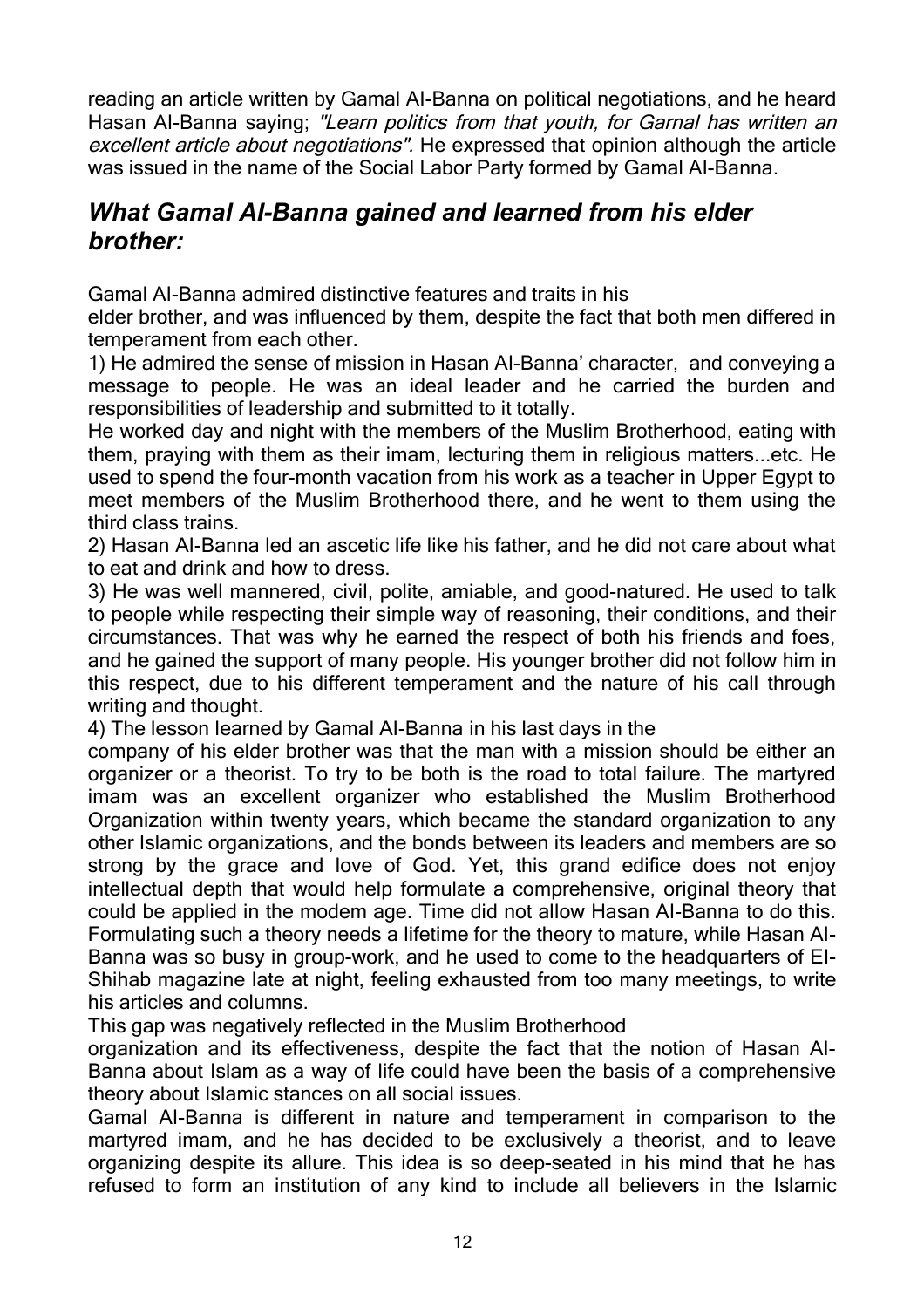Revival Movement. He thinks that organizing would be at the expense of theorizing. Organizing, however effective and successful it might be, stirs up financial and administrative problems, entails many risks and little benefit, and it is inevitably linked to the level of understanding of the followers. Organizations are liable to the vicissitudes of time that might have a negative influence. Gamal Al-Banna has chosen to leave his theory free and to be owned by whoever believes in it, without an organization that might impose its regulation on the adherents of that theory. Gamal AI-Banna hopes, with the passage of time and with development, his idea or theory would be a public opinion, as modern development stands to his side in the long run.

Gamal AI-Banna in his message is away from caring for sensitivities and flattering people of authority. He feels free to face with his thought the thought of the bodies that hold opposing views, and he does not fear any consequences of such confrontations, however dire they might be.

His book titled *"No for Traditional Scholars and Imposters of Enlightenment"*  testifies for this fact. In this book, he criticizes religious scholars who call for the blind imitation and following of the ancient scholars (i.e. the Salafist trend) and he criticizes the imposters who claim to call for enlightenment or a renaissance but in fact disregard religion.

This stance led most trends and groups in the Egyptian society to ignore him in their activities and writings, as he criticizes them. Hence, he was ignored and overlooked by the Left, academicians, the official religious institution, AI-Azhar, the ruling regime and the government. They do not mention him in their writings nor invite him to their meetings and gatherings. Gamal AI-Banna is not sorry about that, in fact; this relieved him from many social obligations. He sees that the current generations cannot carry his message, but maybe the next generations will. This might happen after half a century or more, when the writings and theories of Gamal AI-Banna would be discovered and the climate would be ready to accept his views rejected by former generations. The only solace to Gamal AI-Banna is that he presents his theories to the future generations,

which might apply them and gain their benefits. That is why the fruits of the work of Hasan AI-Banna were there before his eyes in his lifetime, whereas the fruits of the work of Gamal Al-Banna are postponed to future time and future generations.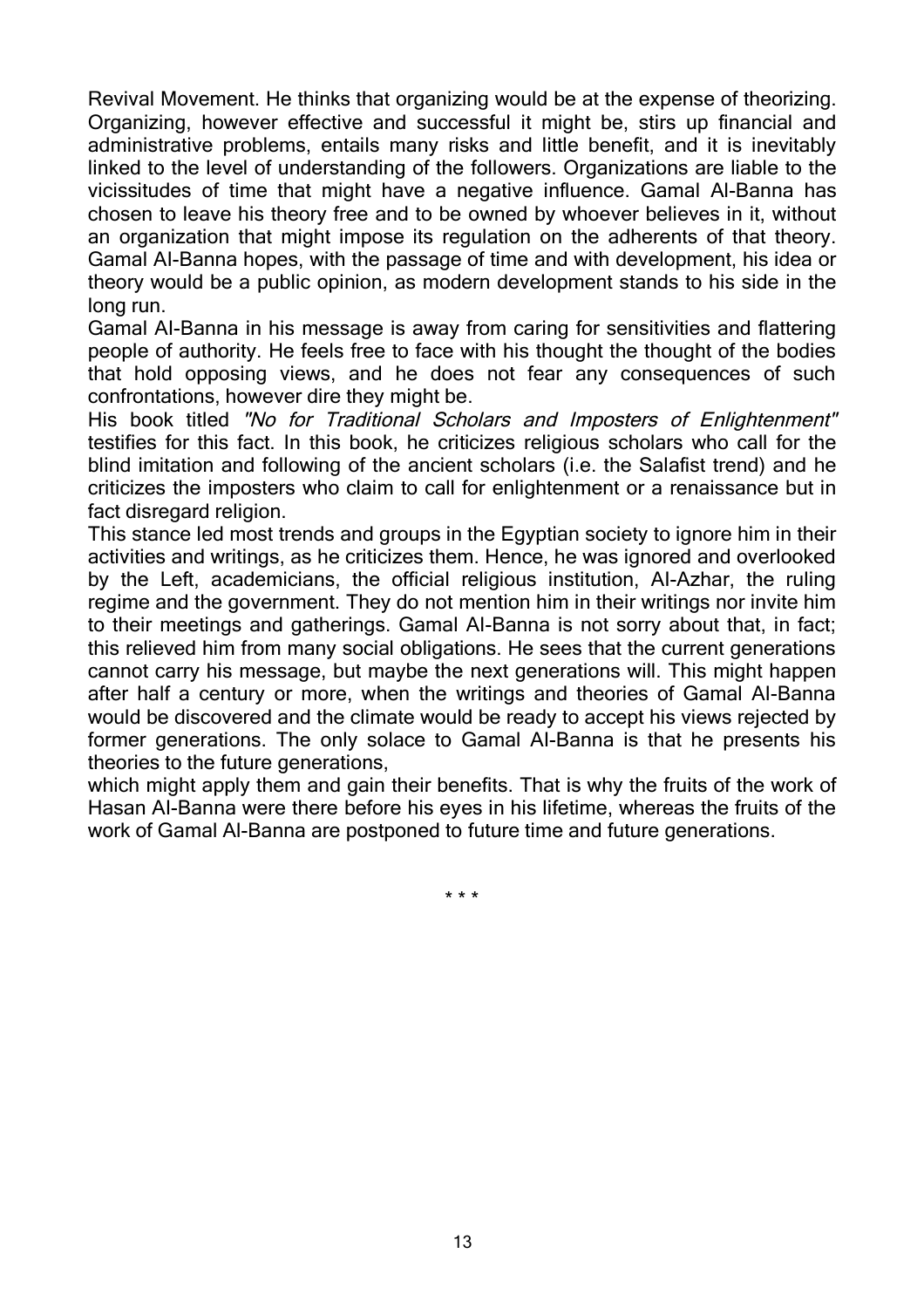## **[IV]**

# **THE REPERCUSSIONS OF THE RELATION WITH THE MUSLIM BROTHERHOOD**

The relation of Gamal AI-Banna with his elder brother ended abruptly when Gamal AI-Banna was arrested in December 8, 1948, and he remained detained in prison outside Cairo until 1950. He never witnessed the dramatic events of the martyrdom of his elder brother, nor how he was assassinated, nor did he attend the funeral of his elder brother, which was attended by his father and the women of the family. Yet, Gamal Al-Banna was told by his elder brothers, who used to visit him in his detention, that shortly before the assassination of Hasan AI-Banna, the martyred imam was very much concerned with the families of the detained members of the Muslim Brotherhood. These families lost their breadwinners and Hasan AI-Banna wanted to gather and distribute monthly allowances for them. In the meanwhile, a malevolent group of politicians who refused any kind of settlement proposed by Hasan Al-Banna caused him a great deal of nuisance. His martyrdom relieved him from feeling guilty about the families who had no breadwinners, and from so many troubles that he faced alone.

Gamal AI-Banna kept his close relation with his father until his death in 1959, and he attended his funeral and buried him beside his son in the family graveyard.

Gamal AI-Banna inherited his father's legacy, as well as that of his mother, and sister Fawziya. Even the elder brother Abdel-Rahman Al-Banna, second to Hasan AI-Banna, bequeathed his papers and library to Gamal AI-Banna. Hence, Gamal AI-Banna had the possessions of his mother, like the copper washbasins, round small tables, a balance, a quem made of stone, many blankets and mattresses ... etc. He got rid of all these things with the passage of time, yet he kept an old blue china big dish that was part of the trousseau of Gamal AI-Banna's mother.

## *The repercussions of the relation with the Muslim Brotherhood:*

The Islamic influence on Gamal AI-Banna was not confined to his relation with his father and his elder brother. His position made him acquainted with some members of the Muslim Brotherhood in the 1940s. Gamal AI-Banna used to go to the headquarters of that group as AI-Banna family house was close to it, before he had his own office. He used to enter a communication room to get into contact with the Islamic world, which was situated above the servants' quarters and no one would enter that room at day except him. He used to write in that room. Gamal AI-Banna made friends with many members of the Muslim Brotherhood, although he was not a member in this organization set up by his elder brother, like Mr. Abdel Hafeez El Seify, Sheikh Ashmawy Soleiman – President of Quwesna' Muslim Brotherhood office, and Sheikh Sayed Sabek, who accepted to teach Islamic guidance to a group of a mix young muslims of boys and girls gathered by Mrs. Enayat El Hakim, wife of Mr. Abdel Moghny Saeed, the manager of the Cultural institution, who had Islamic tendencies, and were close friends to Gamal El-Banna. Another friend was Mr. Anas El Hagagy who wrote a book about Hassan El-Banna, and was one of the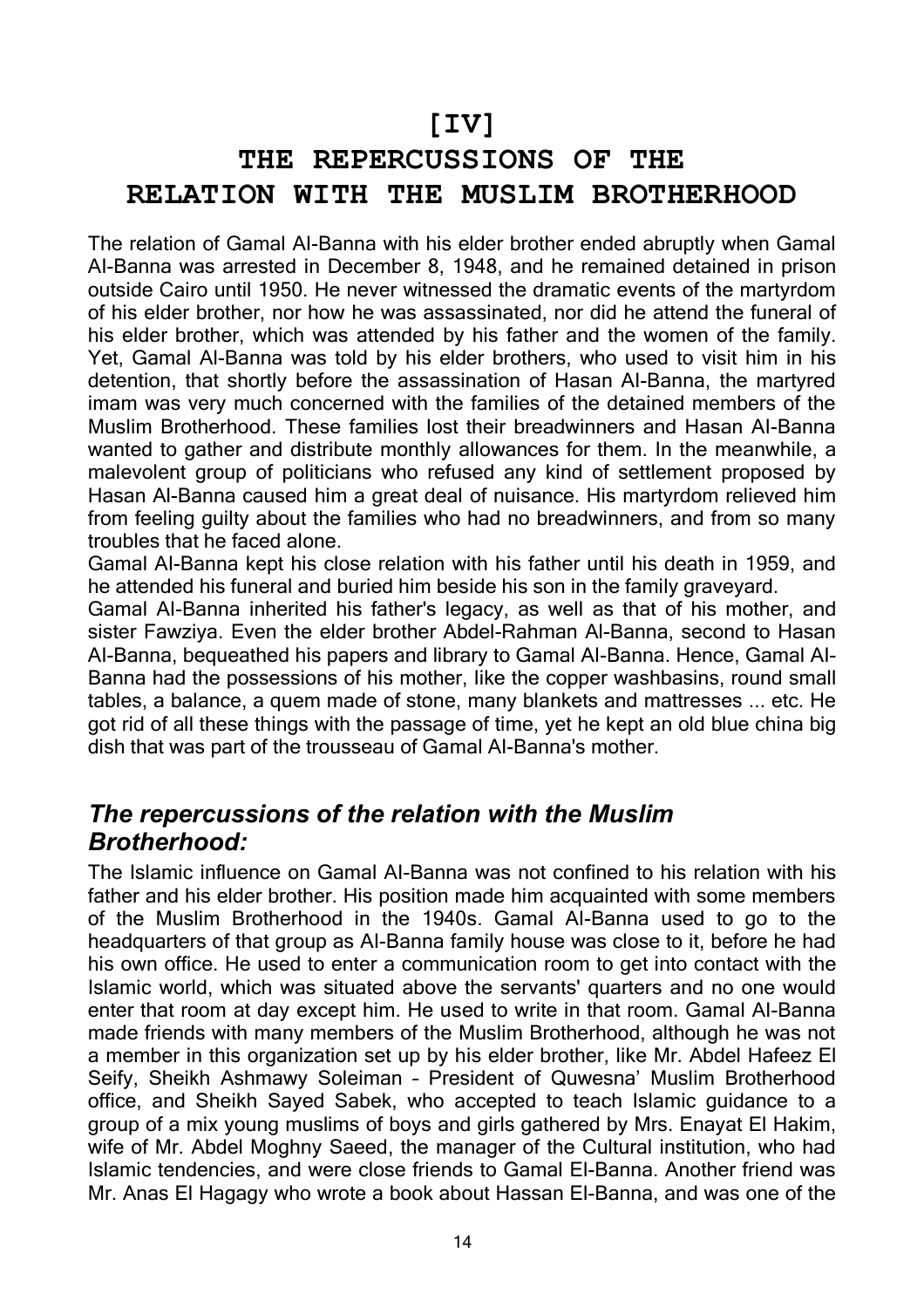writers at "The Warning" magazine. During this time, Gamal El-Banna used to attend a few activities, gatherings and lectures of the Muslim Brotherhood organization, especially when he participated a few times in prayers of sunset and night in the desert, with Hasan AI-Banna as their imam in these prayers, and the entire group would sleep in tents to wake up and pray the dawn prayer. This activity of praying in the open air in the charming nature, with the enchanting recitation of the Quran by Hasan AI-Banna, was one of the main factors that influenced members of the Muslim Brotherhood.

One of these friends was a close one to Al-Banna family, whose name was Tawfik Ahmed, the Muslim Brotherhood Secretary and Administration Officer, he used to wear the turban and a cloak. Through Sheikh Tawfik, he got acquainted with Mr. Sayed Oweis, and Sheikh Khaled Mohamed Khaled. –This man became famous when his book was censored, and he remained an intimate friend of Gamal AI-Banna. He even has written in his autobiography that he was astonished when he became a member in the Muslim Brotherhood that the brother of Hasan AI-Banna was not a member, and he formed an independent party –

Gamal AI-Banna used to go discretely to the cinema with Tawfik Ahmed. One day, this friend asked one of the ushers if there is a praying place in the cinema, and the usher burst out laughing.

Sheikh Khaled left the Muslim Brotherhood a while after he got a good position in the Royal Agricultural Association, and got rid of his turban, cloak and shaved his beard. Then he subscribed to the British Institute to learn the English language. It was a club not only an institute. Sheikh Tawfik also joined the British Institute and learned the good manners and the civilized behavior. He, of course wore the western suite and trousers a while after.

This friendship lasted with Gamal AI-Banna, until Tawfik died in the 1980s and Gamal AI-Banna attended his funeral and burial with his family.

\* \* \*

In December 8, 1984, the Prime Minister AL-Noqrashi Pasha issued a military order to disband the Muslim Brotherhood, and he ordered the arrest of any people in its headquarters. This arrest included Gamal Al-Banna although, ironically, he was not a member, but he was present by chance in the headquarters. This showed that the intelligence police had an opposing view of the political activism of Gamal AI-Banna. This irony lessened as number of detainees increase with the passage of time, and

they were moved from the area called Hike Step to another prison outside Cairo. Their numbers was a few thousands, and Gamal AI-Banna seized the chance to know more about the mainstream members of the Muslim Brotherhood. The two brothers Muhammad and Abdel-Basset AI-Banna were arrested shortly after Gamal AI-Banna, and the detained members of AI-Banna family received special attention and exceptions in prison.

Gamal AI-Banna made acquaintance with the mainstream members of the Muslim Brotherhood despite the mental barrier between their thought and his. Gamal AI-Banna tried to write a book about this period of detention with the cooperation of Abdel-Malik Ouda who was a graduate of the AUC and translated many works for the Muslim Brotherhood. This idea was never accomplished as Gamal AI-Banna saw that this project would stir trouble between him and members of the Muslim **Brotherhood**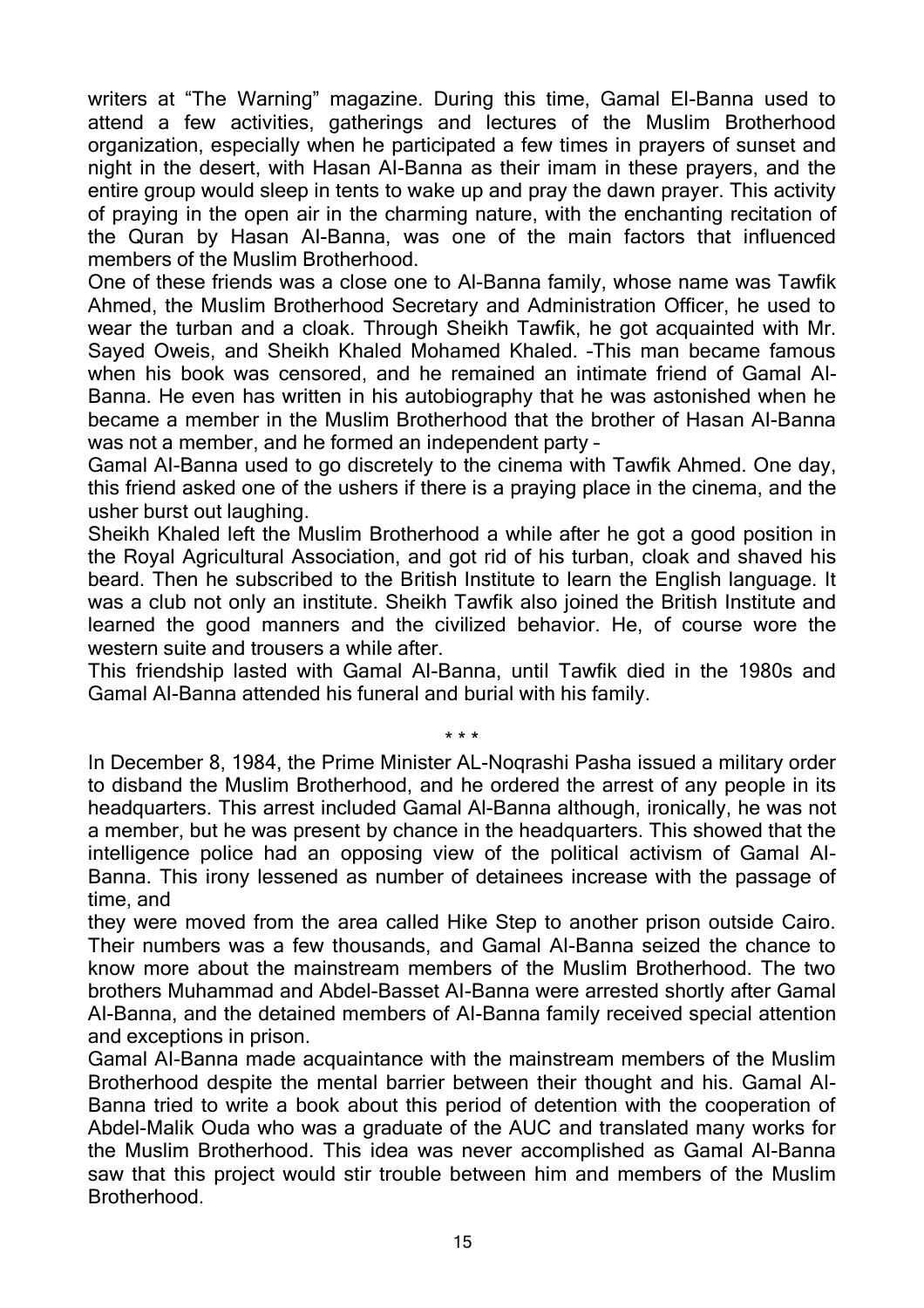To make use of detention time, Gamal AI-Banna read the collection of complete poems of the classical poet AI-Mutanabi, and he memorized it from much reading and rereading. He read in English the novel *Tess of the D'Urbervilles* by the English novelist Thomas Hardy, as he read it in Arabic years ago. He read as well the book titled" *I Preferred Freedom"* by the Soviet writer Kravchinko, and so he lived through imagination in pre-Revolution Russia and the Stalinist USSR.

When the Muslim Brotherhood detainees tried to organize a series of lectures in prison, Gamal AI-Banna recommended to them to include Abdel-Malik Ouda who was a graduate of the *AUC,* but they refused to include him. He said to Gamal AI-Banna, in English, to mock the Muslim Brotherhood attitude toward him, "*This is equal to excommunication from the kingdom of Allah!".* Gamal AI-Banna never talked to leftist and Jewish detainees who were in the same prison, but he made friends and talked a lot with a foreigner detainee called Henry Coryell. During his detention, Gamal AI-Banna wore pyjamas or a suit, and shaved daily, whereas members of the group wore gowns and grew their beards. Visitors used to think mistakenly that he was one of the administrative people of the prison. Gamal AI-Banna wrote his memoirs about his two-year detention, but he has kept the manuscript until now, and never published it. Hence, Gamal AI-Banna found he was caught in the middle of the Muslim Brotherhood members because of the strange circumstances although he was never convinced with its line of thought. Although he was never a member of the Muslim Brotherhood Organization, he had close relations with some of its members.

When Gamal AI-Banna was released out of prison, in 1951, and became an editor, with a fixed salary, in a magazine called *"Al-Da'wa"* (i.e. the Call). He used to edit two rubrics, one about the general events and one about workers and labor. He wrote a series of articles about reforming prisons, under the title *"From behind Bars"*  signed by *"The Popular Committee for Reforming Prisons".* Later on, these articles appeared in a book form, and Gamal AI-Banna formed *"The Egyptian Society of Caring for Prisoners and their Families".* He wrote a series of articles as well on the influence of the Islamic thought in the constitutional movement.

\* \* \*

Shortly after his release from prison in 1951, Gamal Al-Banna was visited by the Socialist party head Ahmed Hussein, who proposed to Gamal Al- Banna to have a job in his party. Gamal Al-Banna refused and said to him that he had a sacred principle never to engage in any political party and that he wished to serve this party without being a member in it.

\* \* \*

He seized the chance to propose to Gamal Al-Banna to serve the youth in the name of this party by organizing social and cultural activities to them. One of these activities was having some famous guest speakers in seminars to discuss any issues. Gamal Al-Banna wrote as well on some articles under the title *"Quranic Guidelines"* in the weekly famous magazine at the time titled *"Socialism".* Ahmed Hussein and Gamal Al-Banna chose among the best photos of the street beggars to publish them in that magazine under the headline *"Your Subject, your Royal Highness!".*

Before the 1952 Revolution and the Nasserist era, the motto of that magazine was *"We Call for a Revolution!"* Gamal Al-Banna unexpectedly gained much from his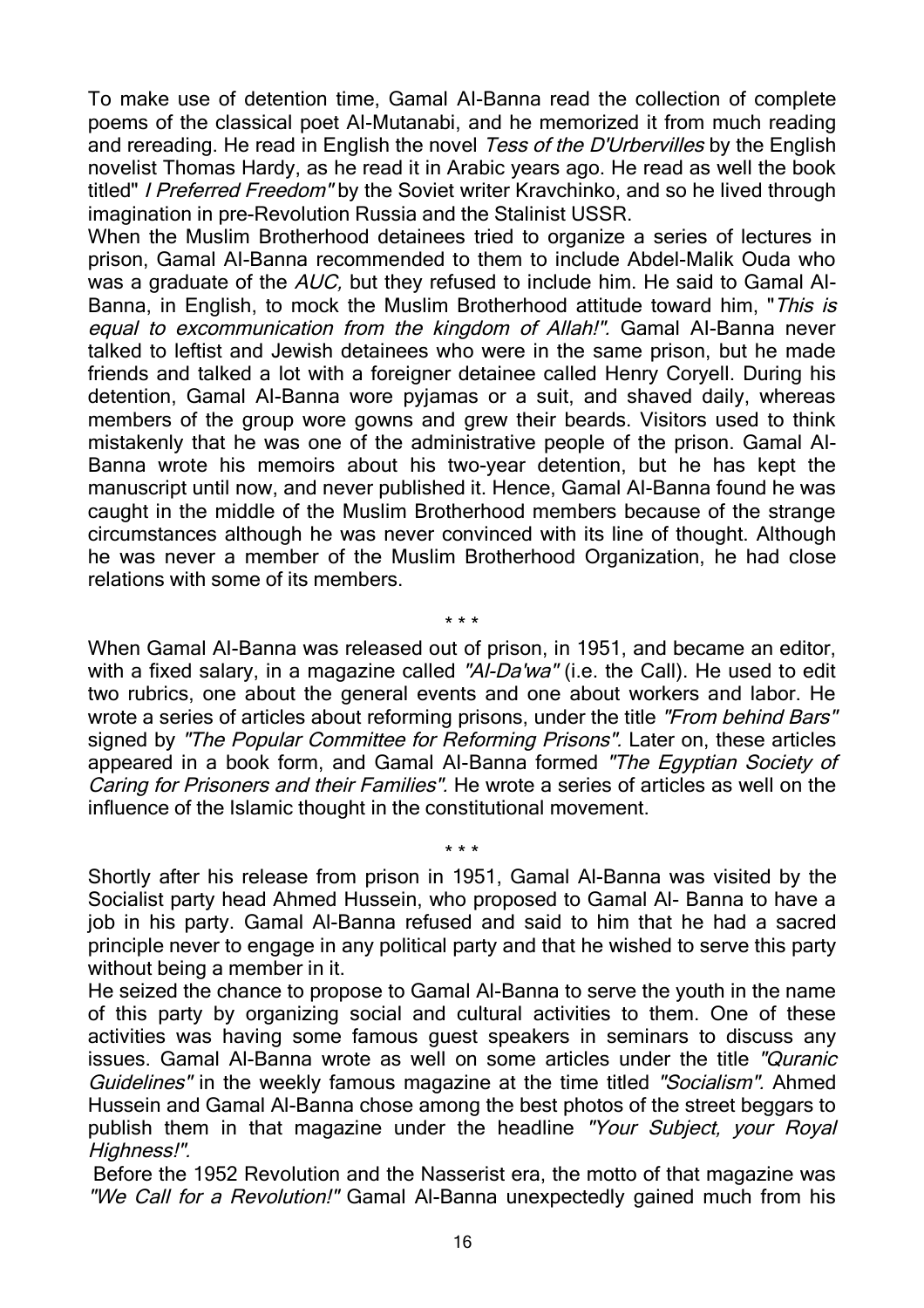relation with Ahmed Hussein, as he made acquaintance with many people, chief among them was Mrs. Bahiga El-Bakry, a rich woman from the

aristocracy, whom he met in a ball in one of the sumptuous villas. The gathering in that occasion talked ceaselessly about socialism, Ahmed Hussein as a socialist reformer, the bourgeois class ... etc. his close relation with Mrs. Bahiga El-Bakry led him to accompany her, among other women with her, to the cinema many times. Gamal Al-Banna made many acquaintances through her connections, friends, and relations. Mrs. Bahiga El-Bakry and five other women of her friends helped Gamal Al-Banna by funding, exerting efforts, as well as charity, in forming *"The Egyptian Society of Caring for Prisoners and their Famities".*

Since 1978, Gamal al-Banna used to travel to Geneva every June to attend the international labor conference, which would last forty days. During his visit to Geneva, Gamal al-Banna used to stay in the house of Dr. Said Ramadan the husband of his niece, Mrs. Wafaa, Hasan Al-Banna' daughter.

Her husband's house was a refuge place for great Islamic personalities that went to Geneva. One time, Gamal al-Banna met there, and talked much with, Omar Abdel-Rahman, who defended polygamy in Islam staunchly. Among other personalities was the Yemenite leader Ibrahim El-Wazir, who had read Gamal al-Banna' book *"The Pros and Cons of Islamic Movements"* and was surprised why the Muslim Brotherhood did not help Gamal al-Banna. The close relation between Gamal al-Banna and Ibrahim El-Wazir led the latter to donate the sum of 12 thousand dollars to the establishment of the Islamic Thought Publishing House owned by the former. Apart from his relations, Said Ramadan himself had an encyclopedic Islamic knowledge and he used to issue a magazine called *The Muslims,* which resembled very much *Al-Shihab* magazine founded by the martyred imam.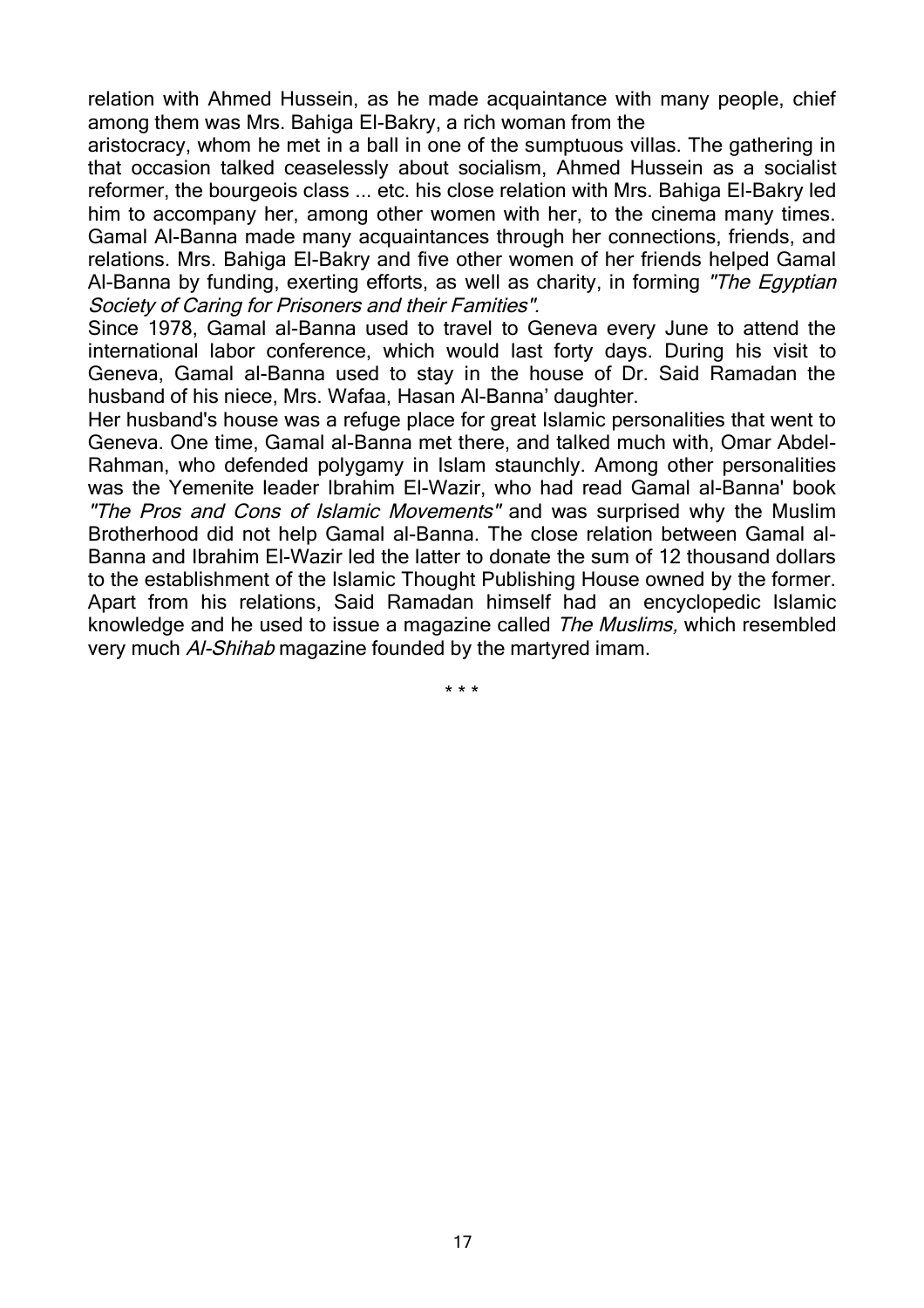#### **[V]**

## **GAMAL AL-BANNA DECIDES HIS FATE**

The Islamic background of Gamal AI-Banna had its influence on him, but what he had in mind concerning his career and future took another different route. He never imagined himself to be an ordinary employee to gain his daily bread. He never cared about money, but he cared for his financial independence as well as about devoting his time to reading, writing, and thinking. He cared for his liberty and fought to preserve it from all restraints of any kind. He cared not to waste his precious time in jobs to manage his time to suit his aim. He remembered Gorky who never entered a university, and thought that if he had, we would not have enjoyed his literary masterpieces. Gamal AI-Banna has chosen writing as his vocation, and when in the 1950s Egyptian government began to impose the system of ID cards, Gamal AI-Banna wrote in his ID card and his passport that his job is a writer and an author. This decision to become a writer dates back to his days of adolescence, as no one of his family imposed anything on him, as this was not in the spirit of AI-Banna family. His father and elder brother had chosen their way of life of their own accord, and they could not possibly coerce Gamal AI-Banna to choose something that he did not like. After getting the primary certificate, Gamal AI-Banna entered the Khediwiya Secondary School, a well-known, prestigious school at the time. He was an average student, not a brilliant one, he had difficulties in learning the English language, and it was taught then by a British teacher. One time, Gamal AI-Banna made a mistake and this teacher told him, in English, " *You have to say 'I beg your pardon, sir'!".* Gamal AI-Banna thought about the meaning of this phrase *'I Beg your pardon, sir'* and its words, and he thought that the word 'beg' is derived from the word 'beggars', and 'pardon' means 'sorry', while 'sir' is a word to address a man as if he were your lord. Although Gamal AI-Banna later on knew that this is a simple phrase that does not make one lose his dignity, he was sensitive then and refused to say this phrase, which he did not understand as a student. The result was that the British teacher's caused Gamal AI-Banna to flunk the English exam. Gamal AI-Banna took a decision never to complete his secondary education, and never to set foot in the university. He decided to break with the bourgeois society norms. The young Gamal AI-Banna did not know how serious this decision was, but in retrospect, he never regretted that decision, and he believes until this very moment that he made the right decision.

Under the familial pressures, Gamal AI-Banna enrolled in the Commercial Secondary School, so as not to fail his family and the hopes they pinned on him. He was the youngest student there, and had a very thin body-built in comparison to other students. He made acquaintances with many men who became later well known in the Egyptian society in the field of economy, and he gained benefit from them by knowing different ideas and notions of economy and commerce. He used to debate the issue of usury with his favorite teacher there. His teacher used to say that usury is prohibited in any case, while the young Gamal AI-Banna thought that it might be permissible in certain, reasonable boundaries.

After three years (1934-1937), Gamal AI-Banna got his Commercial School certificate and left it inside his desk drawers, and forgot totally about it. He was by then free to form his own cultural basis by extensive readings.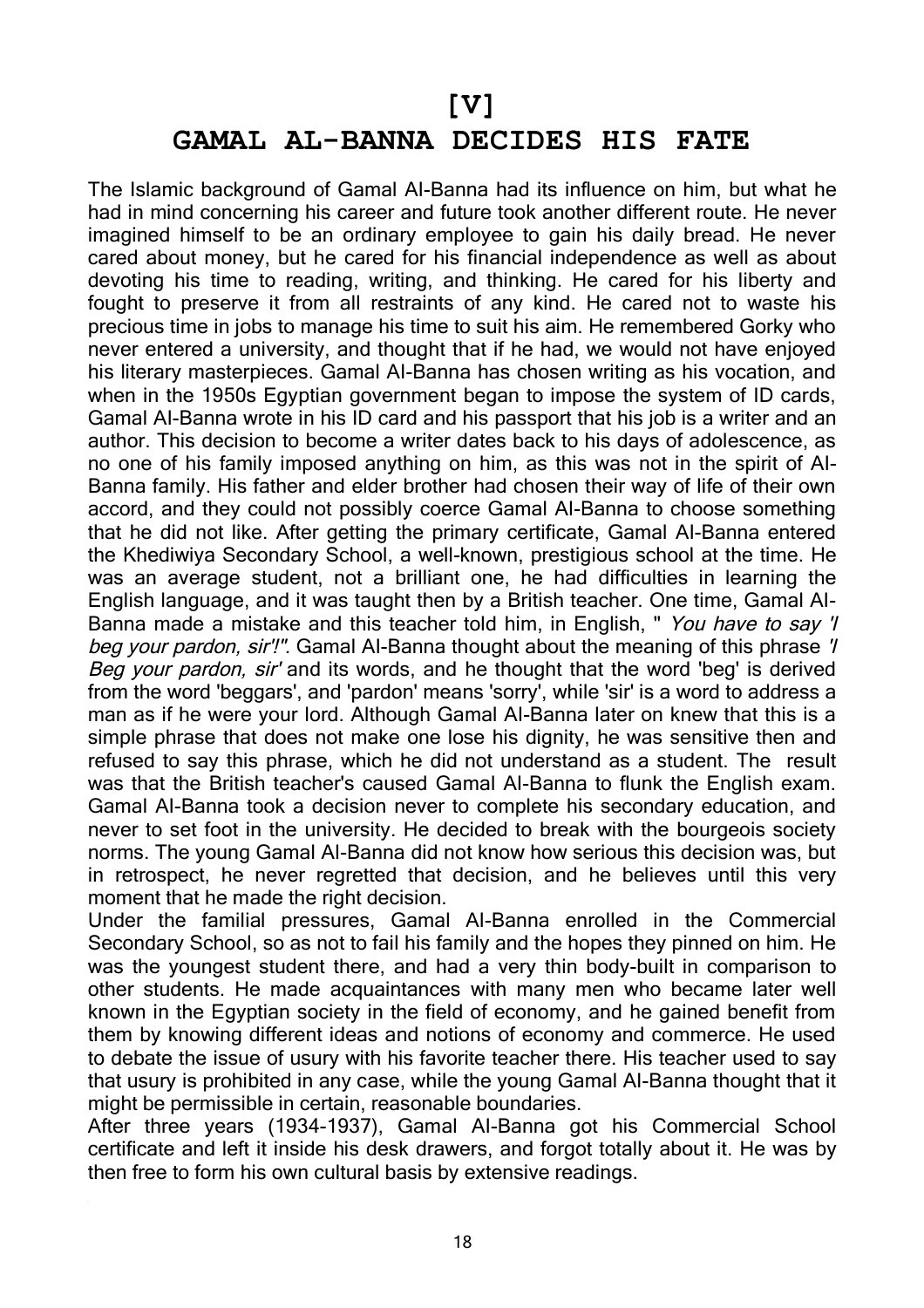## *Cultural Formation:*

Gamal AI-Banna began his cultural formation in the early childhood in the library and office of his father, from reading magazines, newspapers, as well as novels and other world classics translated in Arabic. He read, for instance, the novels of Tolstoy, Dostoyevsky, Andre Gide, among others, in good translations. Gamal AI-Banna read Arabic literature as a child, starting from *The One Thousand and One Night,* to sagas and epics, which were written in many volumes that formed some kind of Arab/Islamic mythology. He believed that this mythology could be the basis of about thirty novels. He read as well contemporary Arab literature and many classical books of Arab history and literature. He read volumes of classical Arabic poetry, contemporary Arab poetry and plays of Ahmed Shawky<sup>8</sup>. He regarded Shawky as an example of the Egyptian genius,as Egypt was the melting pot that melted all races, making all foreign descent residing in it Egyptians. He read contemporary literature of Taha Hussein<sup>9</sup>, Abbas El-Akkad<sup>10</sup>, Tewfik El-Hakim<sup>11</sup>, and M. Heika<sup>12</sup>l. Gamal Al-Banna liked the writing style of some of them and disliked other writing styles, because Gamal AI-Banna, as a writer, has an aesthetic tendency to writing. He did not like the redundant writing style of Taha Hussein, and never liked the dry, scant one of EI-Akkad. He loved the style of Heikal and EI-Hakim especially that the latter cared for the issue of religion and tackled the loss of collective consciousness in the Nasserist era in Egypt.

He liked the European aesthetic writing style of Ahmed EI-Sawy<sup>13</sup> in his magazine titled *"Megalliti"* (My Magazine), as he maintained the spirit of the Arabic language as well as the European style in a great mix that captivated the people of his readership. The same applies in the short stories of Mustapha Sadeq El-Rafee<sup>14</sup>. Gamal AI-Banna used to read translated literature and liked immensely Thomas Huxley's novel *Brave*

*New World* and its allegory. Gamal AI-Banna liked as well to read American, French and Russian literature, especially novels, translated into Arabic. He liked in particular writings of Albert Camus, Benjamin Disraeli, Eton Sinclair, Arthur Costner, and George Orwell and his novels *Animal Farm*. Some of that literature he read in Arabic and some in English. He liked to read political plays and novels as well, especially those that tackle World War I, World War II, and political life of the USSR. Among other writers and authors, Gamal AI-Banna read in English and liked books of Peter Drucker and Fukuyama. He also read in Arabic some readings of Greek philosophy, history and literature. He liked Socrates and Plato particularly, and he disliked Aristotle who advocated racist views and marred the European thought. Islamic thought and Fiqh were influenced by Aristotelian logic when Muslim philosophers introduced it, a fact immensely disliked by Gama! Al-Banna.

Gamal AI-Banna read about ten books on Greek mythology and read the book of Plutarch *"Heroes",* which influenced European leaders especially Napoleon. Gamal AI-Banna read extensively about the history of the Roman Empire, among these

- 10 11
- $12$
- 13
- 14

 $\frac{1}{8}$ 

<sup>9</sup>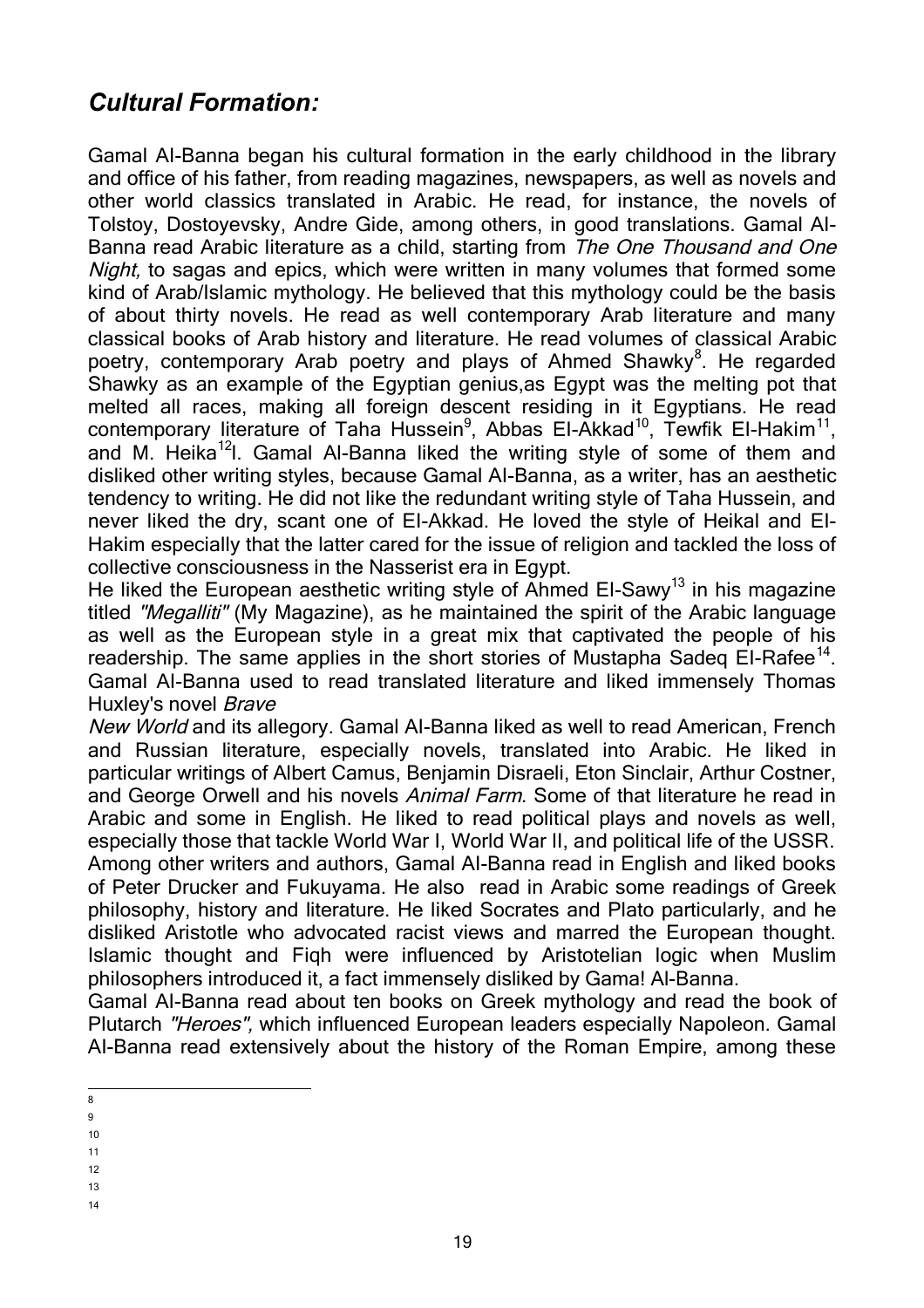books were the encyclopedia of Gibbon titled *"The Rise and Fall of the Roman Empire",* but Gamal AI-Banna liked better the book of Robert Graves about the Roman Golden Age as well as the glory and the eccentricities of the history of Rome.

The titles mentioned above are but a few examples that still cling in the memory of Gamal AI-Banna, but in fact, in the 1950s and the 1960s, he used to read a book in Arabic every day and a book in English every three days.

In the cultural journey of Gamal AI-Banna, he was interested in the two marginalized categories of people: workers and women. Gamal AI-Banna read about feminism in Britain, and read the book of Mary Wollstonecraft *"The Rights of Women"* and the book of John Stuart Mill *"The Subjection of Women"* and the history of the suffragettes. Gamal AI-Banna read more on the cause of women. He sees that the patriarchal society victimized women, even in Judaism and Christianity she was held accountable for the 'original sin'. Islam aims at liberating women, but it has failed in this mission for many historical reasons. Other philosophers institutionalized the inferiority of women, like Aristotle and Schopenhauer, who were misogynists. Women did not have their full rights even in the modem era. Gamal AI-Banna wrote four books on the rights of women, but the most popular, controversial one of them is about the veil, and it was reprinted four times.

As for the cause of workers, Gamal AI-Banna was attracted to the syndicalism and he believed in it. He says in one of his books that, *"syndicalism comes directly after religions, and before both democracy and socialism".* Gamal AI-Banna thinks that syndicalism is more than a theory or an organization, for it is what elevated the status of people.

Syndicalism created a successful tactic to save workers from the hell of capitalism, and to raise their standard of living, in a creative way that has nothing to do with political work and its clamor. Gamal AI-Banna sympathized with workers, and he studied syndicalism movement in Britain that grew as a reaction to the industrial revolution. He studied economics of Britain, labor laws, and history of labor and workers.

Gamal AI-Banna read hundreds of books in English on workers and labor before he wrote his first book on labor movement in Britain, but it has remained as a manuscript and it was never published. Gamal AI-Banna translated reports of the freedom of syndicalism committee in the International Labor Organization in Geneva, on syndicalism in Britain,

Sweden, the USSR, the USA, Burma, and Malaya, and these reports were published in Geneva.

Yet, Gamal AI-Banna never engaged in syndicalism as he was of special temperament that does not prefer activism and he was physically frail. He is of an artistic temperament, who believes in the people and the masses, but he cannot be one of them and he cannot follow the herd. Yet, Gamal AI-Banna loved workers to the extent that he wanted to try the work of any worker. He worked for one month as a worker in a textile factory

owned by one of the members of the Muslim Brotherhood. He got a certificate to prove this period of work, and then he became a member of the syndicate of textile workers.

He wanted to know all about syndicalism and the practical field of workers. Yet, Gamal AI-Banna was not a real worker in the full sense of the word, and a clash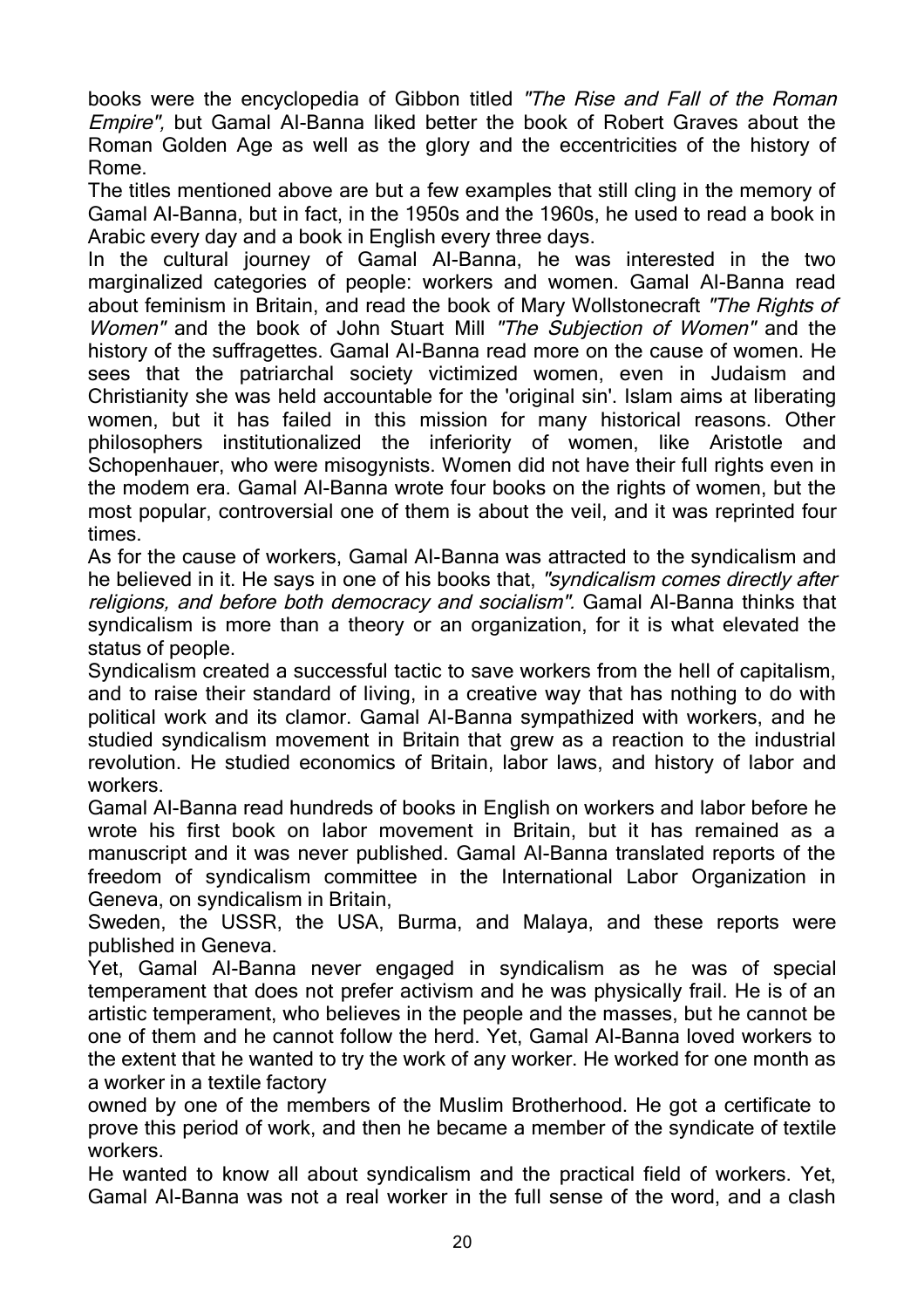erupted between him and the demagogue head of the syndicate who had a communist tendencies. Finally, Gamal AI-Banna and that demagogue were fired from the syndicate and its board of administration. Yet, it was transpired that this was a plot hatched to exclude this demagogue, as the syndicate and its board of administration formally tried to regain Gamal AI-Banna as a member. Gamal AI-Banna, however, refused to return to the syndicate simply because he found out that this is not his place, as his role is to guide the syndicalism movement in Egypt. He returned to his favorite domain - i.e. reading and writing and he produced about thirty books on syndicalism in many countries, as well as liberty, democracy, organization ... etc. of syndicalism.

Gamal AI-Banna delivered lectures in the syndical units and centers of the Cultural Labor Institution in Cairo. He studied in the high institute of syndicalism studies since its inception in 1963, and attended lectures in it delivered by famous university lecturers of the time. Later on, he became a lecturer in the same institute from 1963 to 1993. In the 1980s, Gamal Al-Banna made acquaintance with Dr. A. Abdel-Aziz Al-Naggar, the pioneer of Islamic system of banking. Gamal Al-Banna gave him a copy of his book *"The Spirit of Islam",* and later Al-Naggar called Gamal Al-Banna and expressed his deep respect to the ideas in that valuable book. He asked permission to reprint the book and he appointed Gamal Al-Banna as a consultant to the

International Union of Islamic Banks, as Al-Naggar was its leader, for a salary of LE 200. Gamal Al-Banna was consulted on various issues and projects especially founding an institute of Islamic banking systems in Cyprus. Al-Naggar promised Gamal Al-Banna to finance his publishing house if he to win the case against Faysal Bank, but he died shortly afterwards, and the case was closed by his death.

\* \* \*

Islamic readings and writings had a major share in the period from 1930s to the 1970s of Gamal Al-Banna' life, as Islam is one of the main branches that formed his mind and soul. He read extensively in Islamic history, especially the famous references in that field of knowledge. Gamal Al-Banna used to read the Quran many times, but he failed to memorize all of it, but memorized parts of it, and this was a weak point in his speeches as a lecturer. His lectures missed the Islamic appearance and imprint, because he never quoted the Quranic verses that he memorized. The close relation between Gamal Al-Banna and the Quran is explained in the book" *The Quran Shows the Responsibility of Deterioration between People and Leaders".*

He was interested in studying the main sources of Fiqh, and not the branches and minor issues of it explained by judgments of ancient religious scholars. He sees that these ancient religious scholars held ideas that only suited their age. Besides, they had their own mistakes as some of them flattered caliphs who were like emperors, and by being subservient to rulers, these scholars moved away from the spirit of the Quran and the Sunna of the Prophet.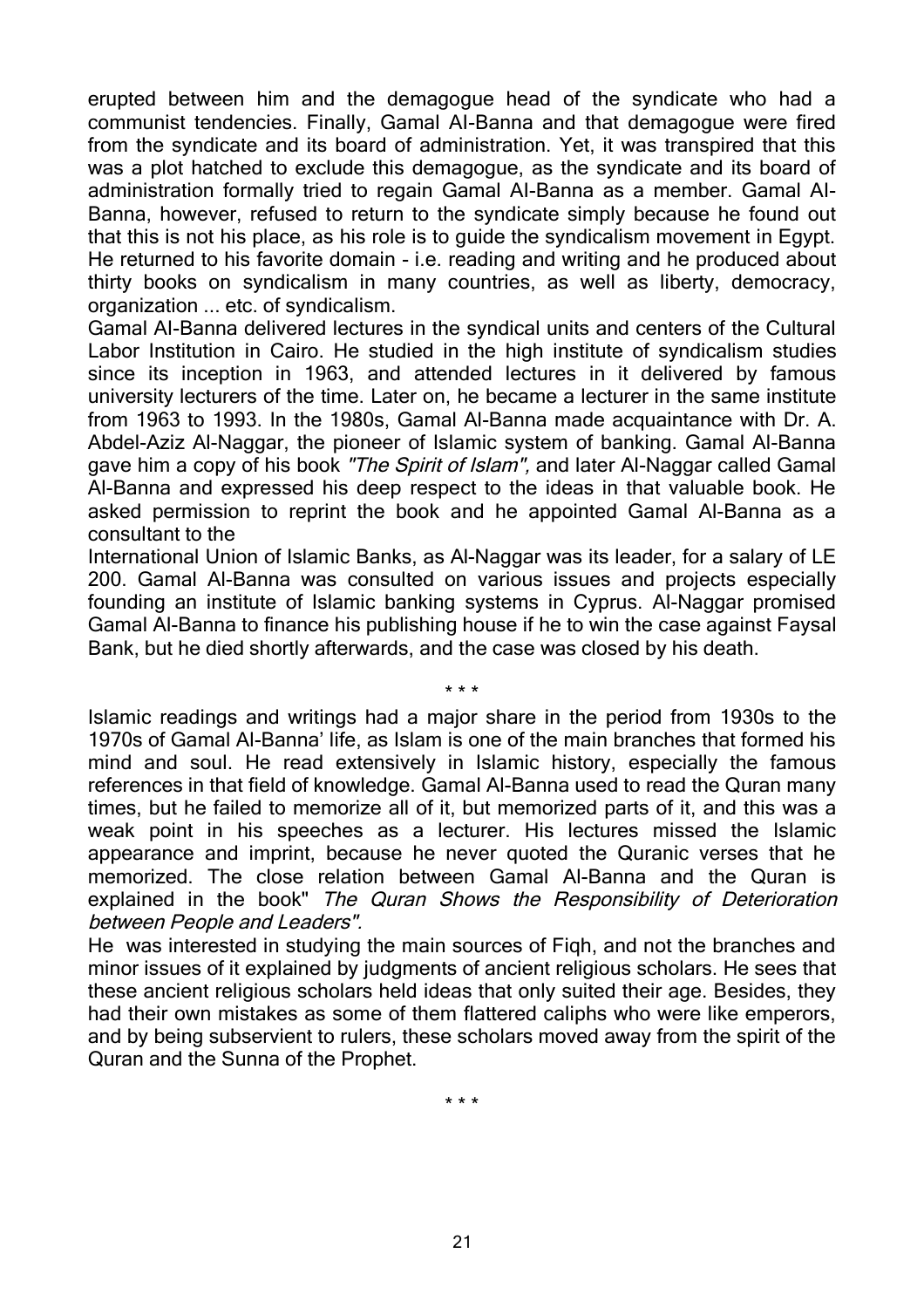# **[VI]**

#### **MODERN**

#### **AND EUROPEAN INFLUENCES**

Gamal AI-Banna decided in his youth to learn and master the English language on his own, and that took him many years to accomplish until he could easily read books and references in English. Shops of second hand books were filled by English books in the 1940s, especially books of Left Book Club, in their cheap editions, as labor and socialist thought flourished in Britain at the time. Moreover, there were politics and socialist books in Pelican and Penguin cheap editions. Gamal AI-Banna used to buy any book for less than five piasters at the time, and he owns now three thousand books in English, all of them bought from the shops of second hand books. He made friends with the owners of these shops.

Gamal AI-Banna bought many libraries of deceased men of science, especially books on socialism, the Left, labor, workers, and British economy. Among these books were those of Karl Marx, especially *"The Capital".*

He regretted for not buying some precious books as he could not afford the prices and could not negotiate for a discount, and

sometimes he had to give up and buy books at expensive prices. Gamal AI-Banna never read Shakespeare or any other poets, as his practical aim in learning English was to read English books of economy, civilization, history...etc. with relative ease, and not to read literature in English. He never liked English literature and until now, he cannot speak English or listen to it, as his English was that of an avid reader only.

In the 1940s and the 1950s, Gamal AI-Banna used to read one English book every three days, and he has now three thousand English titles in his library. He made use of these books to write his own books on the history and movement of syndicalism in the USA and Britain, especially his book titled *"The Rise and Fall of Weimar's Republic".* He sometimes made use of a few lines of an English book to write them in his books, as he staunchly believed that to understand syndicalism, one has to study all the societies with their politics, economy, cultural background, and civilization. He did that in the societies of the USA, the USSR, Britain, Turkey and Germany and wrote books on their syndical movements.

Gamal AI-Banna is well versed in Russian history, politics, socialism, economy...etc. He read all about Marx, Lenin, Stalin, and Trotsky, to mention but a few among so many other characters. He has many manuscripts of books summarizing what he had read. He had the idea to write a book on the emergence of the USSR to set the example of the struggle after decadence and corruption, especially that he wanted this book to appear after the 1967 defeat in Egypt, to make people learn the lesson that we should not fall into despair after any setback or defeat. Yet, the idea of such a book was never accomplished. Gamal AI-Banna made the utmost use of his readings on the USSR. He liked in particular, the Isaac Deutscher' trilogy on Trotsky, as well as books on Lenin and on the Bolshevist Revolution. He believed that any thinker in the modem age has to study communism from Robert Owen to its fruition in the hands of Karl Marx. Gamal AI-Banna liked the virgin mind found at the dawn of humanity, but disliked the iron collar Marx restricted humanity with, and he disliked the dictatorial and totalitarian systems that suppress liberties as in the era of Lenin. Yet, he understood the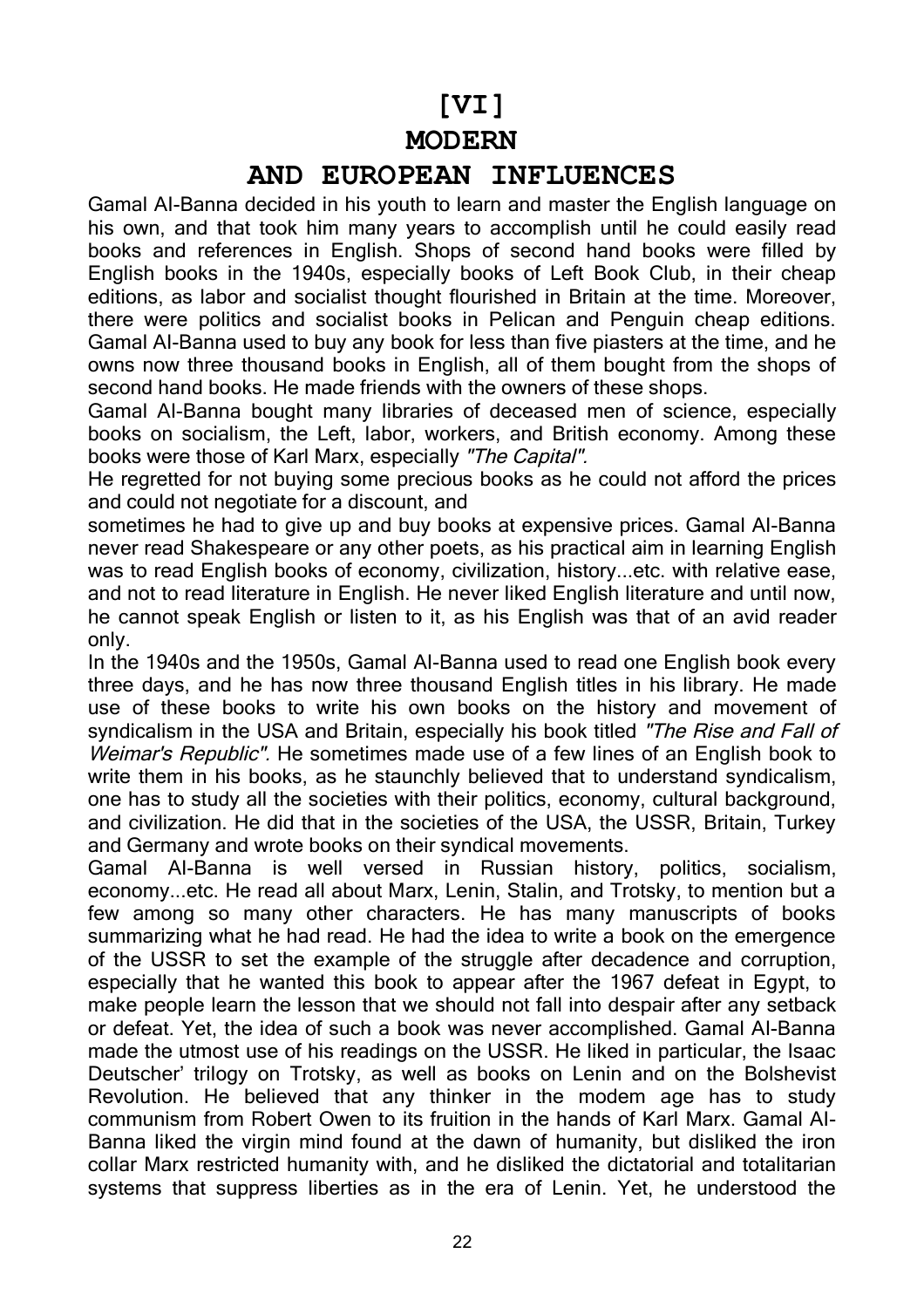fascination of European humanist thinkers of it as it symbolized justice for the masses, and their rejection to the church institution. Another book that Gamal AI-Banna decided not to write was about turkey, and if both books about the USSR and Turkey were to be authored and published, they would have been a valuable addition to the political literature. Such

readings as well as Islamic readings influenced Gamal AI-Banna and his thought. He is a staunch believer in liberty of thought and politics, and he is interested in the notion of justice in all domains, like the relationship between the two genders, the rich and the poor, and between the ruled and the rulers. He liked the popular fronts that helped propagate labor rights of workers and called for the liberation of women. He sees that such values and knowledge give light and power, and open new areas to social progress. Ultimately, Gamal AI-Banna realized that the human being is the end of all human activity, while other things are means and tools to help humanity.

\* \* \*

The American movies in the Egyptian movie theaters influenced Gamal AI-Banna very much and added to his culture. Gamal AI-Banna saw the American lifestyle and its society in the cinema, after he had experienced them in books. He liked immensely movies adapted from novels. He liked many movie stars of the time like Lana Turner, Greta Garbo, Rita Hayworth, Cary Grant, Clark Gabel etc… Gamal AI-Banna learned the lifestyle, thought, manners, contradictions, values and ways of foreign societies via these movies. He knew for the first time the "social conscience" expression and its meaning through these movies, and he saw London, Paris and New York in these movies before he traveled abroad for the first time in 1978. Gamal AI-Banna used to go to the movie theater twice a week in the soiree show from 9:00 pm to midnight, and he would return late at night to find his mother had prepared dinner for him on the table. However, Gamal AI-Banna disliked Egyptian movies and never liked the plays found in the Egyptian theaters of that time. This activity of frequenting movie theaters to watch foreign (especially American) movies widened the scope of culture of Gamal AI-Banna after his extensive readings about Europe and its culture. This gave him a kind of emotional fulfillment in the atmosphere of restraint in the conservative societies. Later on, in the 1960s, and with the television invention, he could no longer frequent movie theaters due to the crowdedness of the streets and his busy lifestyle.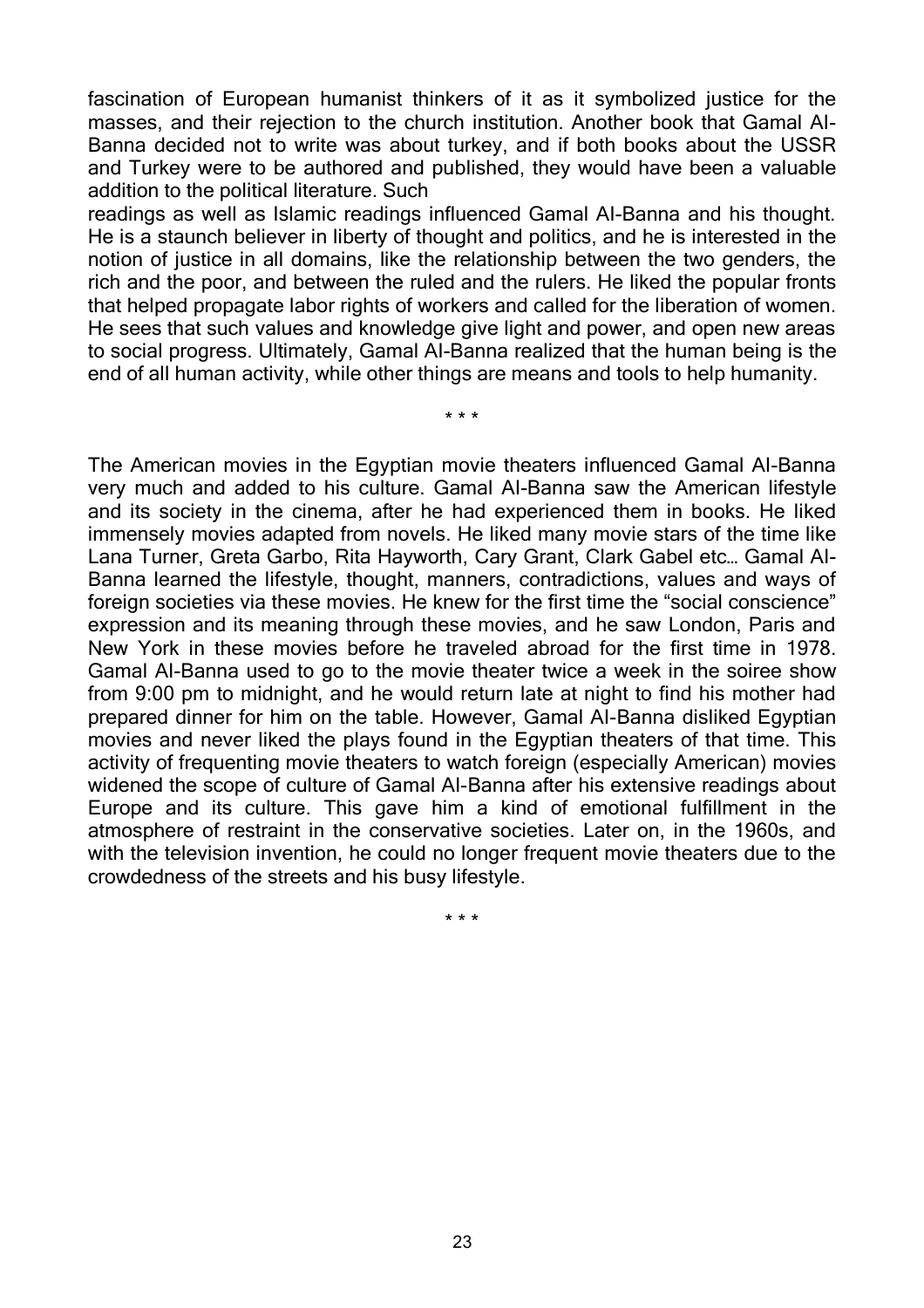### **[VII]**

#### **THE**

#### **BEGINNING OF THE HARVEST**

In 1945, Gamal AI-Banna published his first book titled *"Three Obstacles in the Road to Glory",* which was a social study on the social services society that appeared in the first time in Egypt then. Gamal Al-Banna was friend with the head of the Egyptian Society for Social Care and Service, which was established in 1945. In 1946, Gamal AI-Banna authored many works and he felt he was prolific. He wrote *"Criticism to Marxism", "On the Margin of Negotiations"* and his important, controversial book *"A New Democracy",* whose chapter titled *'A New Understanding of Religion'* has the seeds of the Islamic Revival Movement, and its pivot which is the human being. Gamal AI-Banna has said, in this book, to the members of the Muslim Brotherhood Organization as it reached its peak, " *Do not just believe in*  faith, but believe as well in the human being". In the same year, Gamal Al-Banna established the Labor Social Party. This was an original, unprecedented step, as Egypt at the time had no labor party. This party was unique in its appellation and objectives, and it had nothing to do with socialist thought, as it was concerned with simple people and not interested in politics. This party was 'social' in the sense of the civilization identity of the party and not the political one. The main objective of that party was to preserve and revive the cultural and civilization identity of Egypt after long decades of foreign occupation, and to solve problems of labor workers and propagate labor rights. This party was unique in its name and aims at that time in Egypt, as other political parties were named after their founders or their ideologies. The aims of that party surpassed the resolve and energy of the existing Egyptian parties at the time.

Ironically, this 'party' was nothing but a group of workers, students and employers, about 30 persons, and they were simple people who understood little of its objectives. The only activity of that 'party' was to hold meetings and simple tea and cake parties to honor celebrities and listen to lectures delivered by famous guests at the time. Another activity was rounds of readings and borrowing of books among the members.

This party embodied the mental and psychological makeup of Gamal Al-Banna.

This party failed to continue for more than two years, as Gamal

AI-Banna discovered his failure as an organizer, and the 'party' dissolved once Gamal AI-Banna was arrested. He discovered his excellence in theorizing not organizing. He tried to revive that 'party' after his release but under a different name. Gamal AI-Banna became interested in the issue of reform of prisons, and read about its experience in Europe.

Gamal AI-Banna established the Popular Committee of Prisons Reform. He wrote many articles, columns in magazines, and issued pamphlets that caught the attentions of some women who liked works of charity. Gamal AI-Banna used his relations with those aristocratic women to visit prisons and to study their conditions. People thought he must be was highly connected as he visited many prisons and his assistant took many photos, but many of them were lost. The committee achieved some success and raised the social awareness of the predicament of prisoners and the sordid conditions of prisons. Many of the reforms advocated by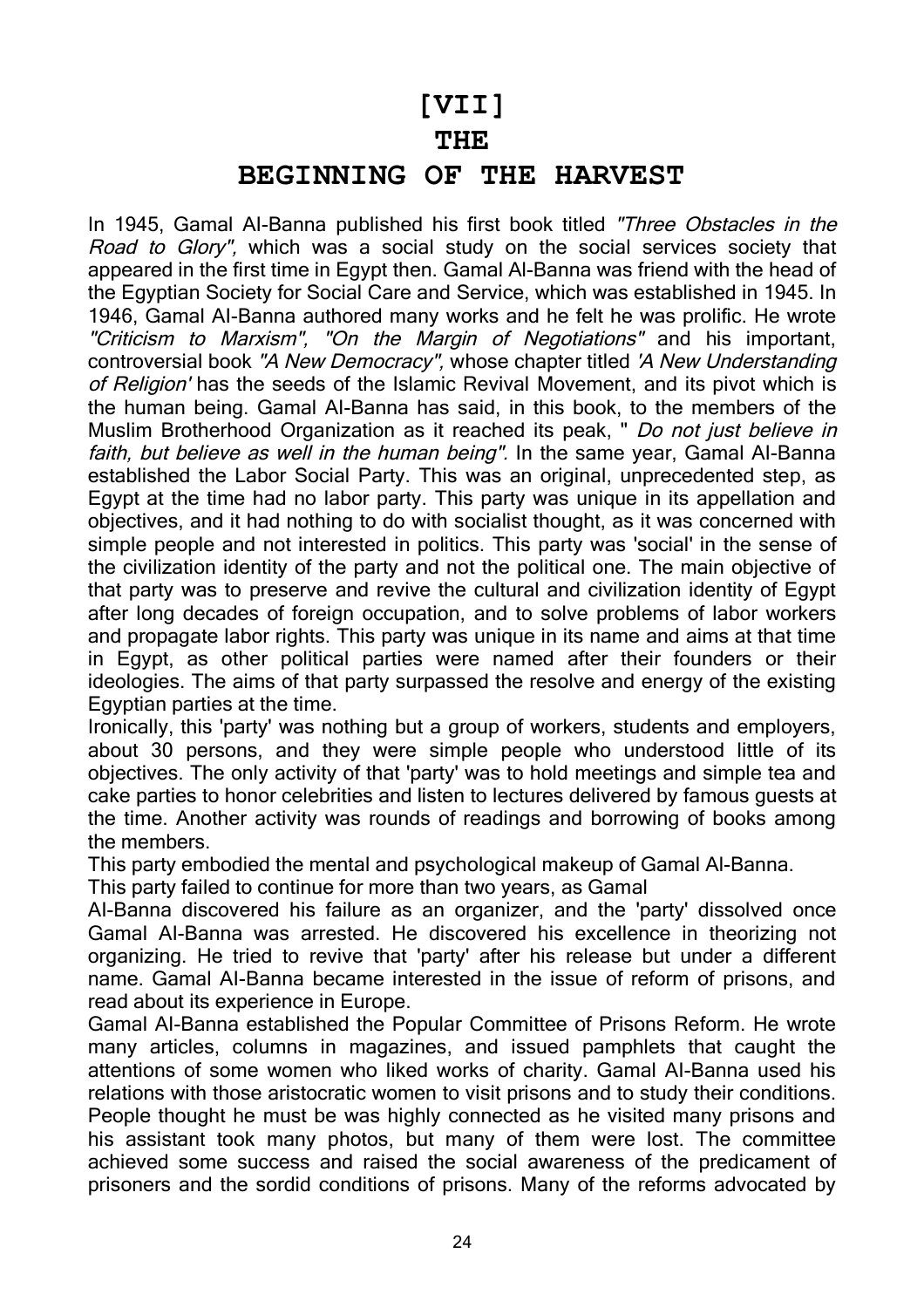the committee founded by Gamal AI-Banna were applied to improve the conditions of prisons and prisoners.

Eventually, the government took control of the committee from Gamal AI-Banna, especially when animosity emerged between the government and members of the Muslim Brotherhood Organization (people thought Gamal AI-Banna was among its members). Gamal AI-Banna could have fought to regain control over the committee he founded, but he did not, as he was not a man of social work, but a man of theories. He gave it up and felt it was enough for him to succeed in raising the public awareness of the plight and despicable conditions of prisoners, and help in solving their problems by taking the initiative. With the passage of time, most objectives of this activity were accomplished, and Gamal AI-Banna felt his endeavor and efforts were not fruitless.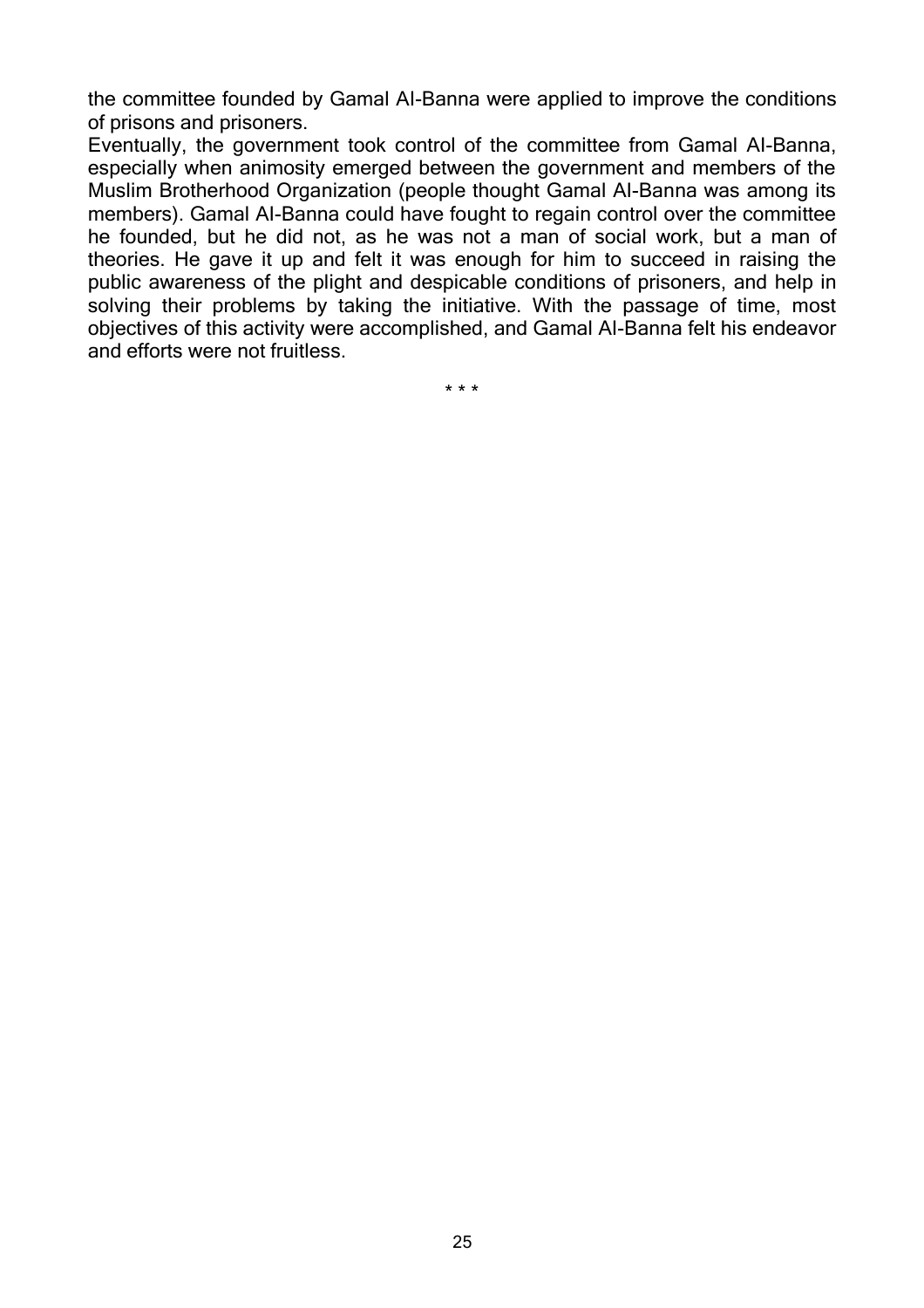## **[VIII] THE POINT OF CONVERGENCE: THE HUMAN BEING**

When Nasser led his successful coup d'etat, Gamal AI-Banna wrote his book about this military coup and the revolution titled *"The Guidance of Renaissance: A Study through Egypt' future".* The dedication of the book was for Mohamed Naguib the first president of Egypt, and it was *"To the heroes, M. Naguib and his companions, to remain heroes and succeed indeed".* 

The first chapter of this book is an evaluation of this revolution, Gamal Al-Banna says in that book that the military coup d'etat was not a real revolution as it lacked solid theoretical basis. It did not aim at comprehensive change, and people did not participate in it. Gamal Al-Banna gave the revolutionaries pieces of advice in that respect and other guidelines for the sake of creating a renaissance in Egypt. In the second chapter of this book, Gamal AI-Banna poses the question whether this

coup d'etat could be turned into a real revolution, in light of the circumstances in Egypt at the time (1950s). Gamal AI-Banna says in the third chapter of this book that theoretically this is impossible unless a theoretical basis is formed. In the fourth chapter, Gamal AI-Banna called for establishing a new party for the revolutionaries and for comprehensive change. These chapters formed the 80 pages first part of the book. The book was censored at once and it was never published. While Gamal Al-Banna was writing this book with enthusiasm, he did not know that the chapters sent to the printing house one by one were sent to the censorship body of the state. When Gamal AI-Banna went to the printing house, he was met by a group of police officers, who made him sign a paper to stop writing and printing this book. Gamal AI-Banna realized that the revolutionaries had restrictions on civil liberties. Eventually, the head of censorship confiscated the printed copies of the book. He then went to Lt. Sadat, who was then an officer and the head of the censorship body, to discuss the matter, but in vain. Lt. Sadat, who became later the president of Egypt who succeeded Nasser, told Gamal AI-Banna that four officers read the book, confiscated its copies, and issued a decree to stop printing it. Gamal AI-Banna thought of litigating these officers, but he had no money at the time, and he had written this book ten days after the revolution. Gamal AI-Banna had written this book quickly and with enthusiasm, and had given all his money to the print house.

It is noteworthy that the revolutionaries arrested the assassins of Hasan AI-Banna and AI-Banna family went to President M. Naguib and Nasser to pay homage and thank them. President M. Naguib was a simple man but Nasser was a shrewd man of the world who suspected everyone and hated communism, as he saw it a threat to the revolution. Nasser thought that Gamal AI-Banna was a communist, but he told Nasser that he authored a book criticizing Marxism. Nasser talked to him about his books. At that moment, Gamal Al-Banna realizes that the revolution men did not allow any sort of criticism and he preferred then not to start a battle against oppressive authorities and decided to publish books tackling issues of workers, labor, and syndicalism, postponing publishing and writing books about issues of religion and politics.

Gamal AI-Banna managed in the period of good relations between the revolutionaries and the Muslim Brotherhood members, to get a license from a weekly magazine, owned by a wealthy friend, to publish a monthly supplement to it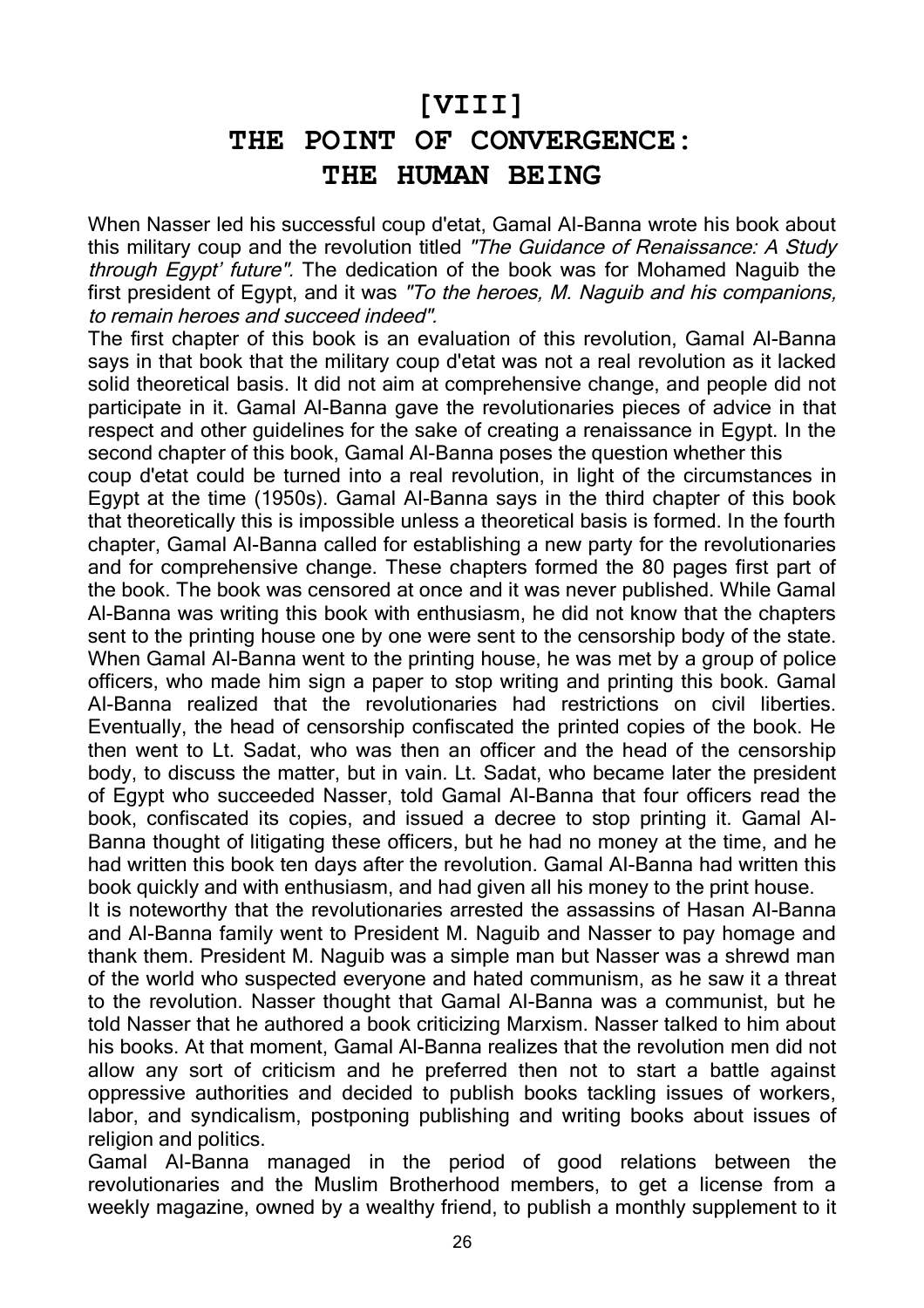named 'EI-Fikr' (Thought). The turmoil followed the Nasser's assassination attempt in 1954 poisoned the relations between the revolutionaries and the Muslim Brotherhood members, and Gamal AI-Banna had to stop the supplement. Later on, he published the supplements in the form of booklets. The first two booklets were titled

*"The Stance of the Arab Thinker Toward Contemporary Political*

*Doctrines"* and *"Crisis And Unemployment in Capitalism".* Both booklets were 160 pages each, there was not a third one. Gamal AI-Banna was not interested to edit more booklets as he was busy in the syndicalist movement, and he received an ultimatum that he would lose his license if he would not issue more booklets, but he did not respond.

During the Nasserist era, Gamal AI-Banna decided to abandon any field of activity and he devoted his time to delivering lectures in labor institutes.

He published over 30 books on the Egyptian labor movement. The book on its history since the early beginning until recent times was 750 pages. Another book was on liberty of syndicalism, and it was 700 pages and covered three volumes. The labor movement lacked such references. With the death of Nasser and Sadat's ascendancy to power, the atmosphere was open for Gamal AI-Banna to return to his Islamic writings. The seed was implanted in 1946 grew and sprouted, and Gamal

AI-Banna published many books on Islam starting in 1972, such as *"The Spirit of Islam",* which was published in three editions, and another book titled *"The Two Great Sources"* was published in 1982, and it conveyed the developed thought of Gamal AI-Banna concerning the Quran and the Sunna.

#### *The point of convergence: the human being:*

The extensive readings of Gamal AI-Banna in the 1970s and 1980s led him to believe in the human being. His European readings were aimed at the same notion. His belief in liberty and freedom (the basis for the European set of values) has become boundless. At the same time, his studies on the Quran and Prophet Muhammad led to the same notion.

Gamal AI-Banna did not confuse his mind by studying old tomes of ancient religious scholars in Fiqh and ancient interpretations of the Quran, as well as other different branches of Islamic knowledge. His studies on Islam were from outside sources, and this led him to avoid partial influences to be able to see Islam as a whole, without the convoluted labyrinth of ancient studies of the past centuries. This allowed him to pass general judgments without being concerned with petty details.

Gamal AI-Banna discovered that the Quran begins with expressing the divine will of God to make the human being His deputy on earth, and to make everything on earth at the command of the human being. God has taught Adam the names of all things, i.e., the keys to knowledge. God ordered the angels to prostrate themselves before Adam, and He equipped Adam by the will and conscience. Hence, the human being has the will to choose in his life. This notion of free human will, is also expressed in the philosophy of Schopenhauer. The Quran speaks about the liberty of thought and belief in a better way if compared to any texts tackling human rights. The Quran has made the choice to believe or disbelieve a personal one, which has nothing to do with the general system, because the belief or disbelief of an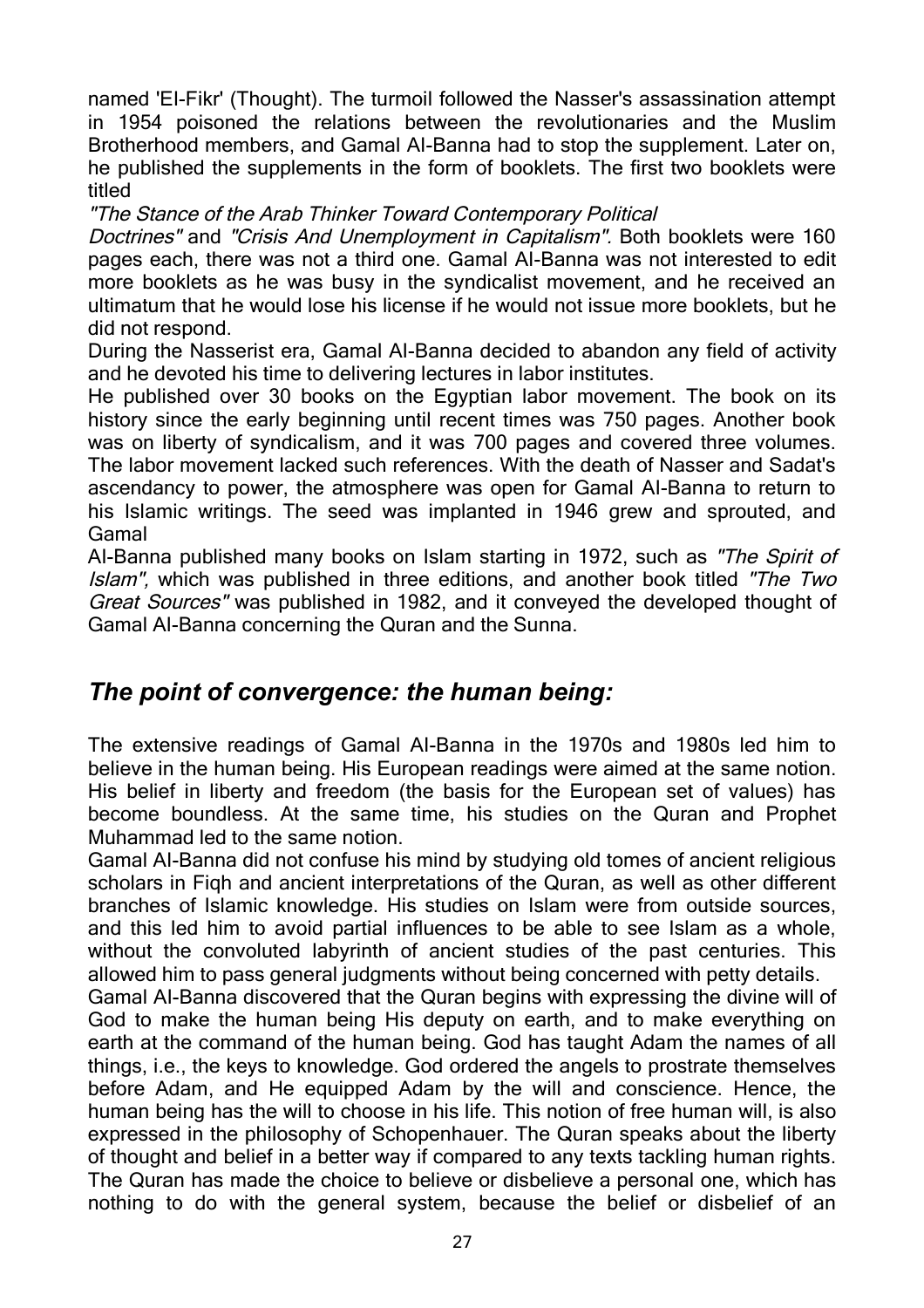individual will not influence the kingdom of God, but will have an impact on the individual himself.

Eventually, Gamal AI-Banna found in Islam what he sought, which was better than what he found in the Western civilization: the values of liberty, knowledge, and will. These three concepts are found in the Western civilization, but they are found in a better way in the Quran. The new element in the Quran, which was rarely found or applied in the

Western civilization, was justice that would protect the great above mentioned three values from any excess.

Hence, the long intellectual journey of Gamal Al-Banna ended up in the rediscovery of Islam, and the point of convergence is the human being.

The early sign of this intellectual project began in 1946 in the chapter titled *"A New Understanding of Religion"* in the book titled *"New Democracy".* The call for Islamic Revival came to its fruition in 2000.

Before 2000, this new image of Islam was under studying, experimenting, processing, and developing. Gamal AI-Banna was not annoyed to keep this call unannounced all these years (1946-1999), because he is a man of thought. He has lived this call as it lives inside him. He had to study all aspects and dimensions of it, and to differentiate between the nature of Muslims and Europeans. This call was "an old embryo" that grew all these years until it was complete and was given birth naturally in 2000, amidst the right circumstances and the required atmosphere.

The main advantage of this was that the call was much considered and reconsidered. Its process of intellectual development - removing, modifying and adding of ideas - continued until the last moments in 1999. This distanced the call of Gamal Al-Banna away from the glittering allure of any brilliant prevalent trends and ideas of the past decades. Gamal Al-Banna kept in his call for the Islamic Revival the notions and ideas that were proved sound by progress, and by the passage of time.

Although ideas are the same, some of them had numerous images and interpretations. For instance, the idea of an Islamic rule system was not excluded at first, if it would be a just rule controlled by Islamic guarantees set in the Quran. These ideas were expressed in details in two books by Gamal Al-Banna: *"The Responsibility of the Failure of the Islamic Caliphate in the Modern Age"* (1994) and *"Five Criteria of the Islamic Rule".* Yet, these ideas were developed eventually in the book published in 2004 titled *"Islam as a Religion and a Nation, not as a State"* which excluded the emergence of the so-called Islamic rule or state. In this book, Gamal Al-Banna argues that Islam does not call for establishing a sort of 'Islamic rule' to any countries. The notion of the Islamic was considered before an inherent part of Islam as a religion, but this false idea is refuted in that book.

The English historian Arnold Joseph Toynbee talked about the notion of the absence of the builders of civilizations to hold internal dialogues and purify the inner deep recesses before they emerge. For instance, Prophet Muhammad, who was a builder of a great civilization, withdrew for a period in a cave before emerging and beginning his call for God. Jesus Christ, as well, spent about 40 days in the wilderness before beginning his ministry. The same notion or vision was expressed by Friedrich Nietzsche in his book titled *"Thus Spoke Zarathustra".* Likewise, Gamal Al-Banna has had a similar experience until the call of the Islamic Revival emerged in 2000.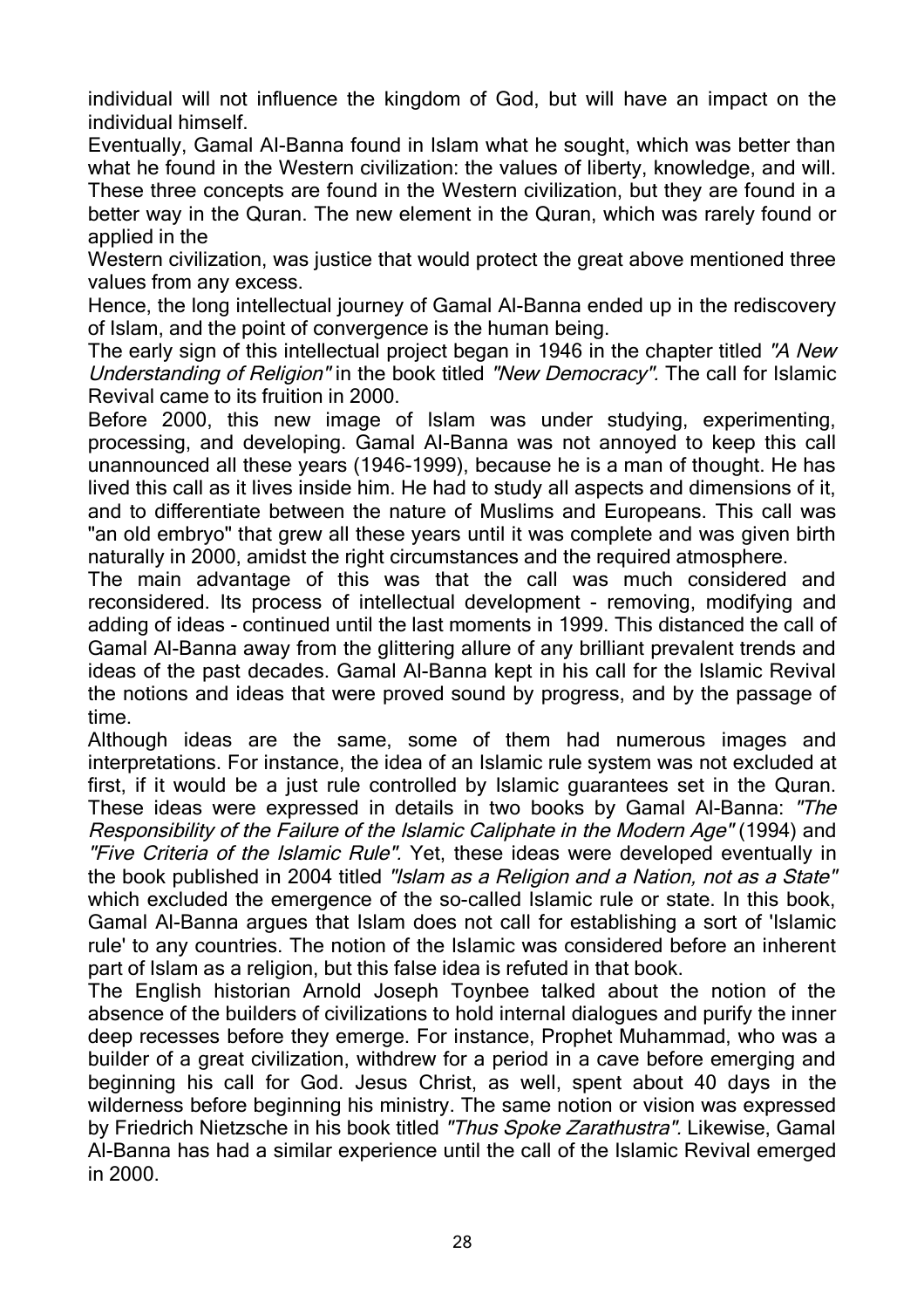This long period of living and experiencing the concept, developing, experimenting and modulating it, was stable, as it was not influenced by the age of its author. The callers for 'enlightenment' in Egypt, like Taha Hussein, El-Akkad, HeikaI...etc. discarded many of their revolutionary ideas when they grew old, and they grew more conservative, unlike Gamal Al-Banna, whose advancement in age, with the passage of years, lends him more vitality in terms of thought, intellect, will, perseverance, and prolificacy as well.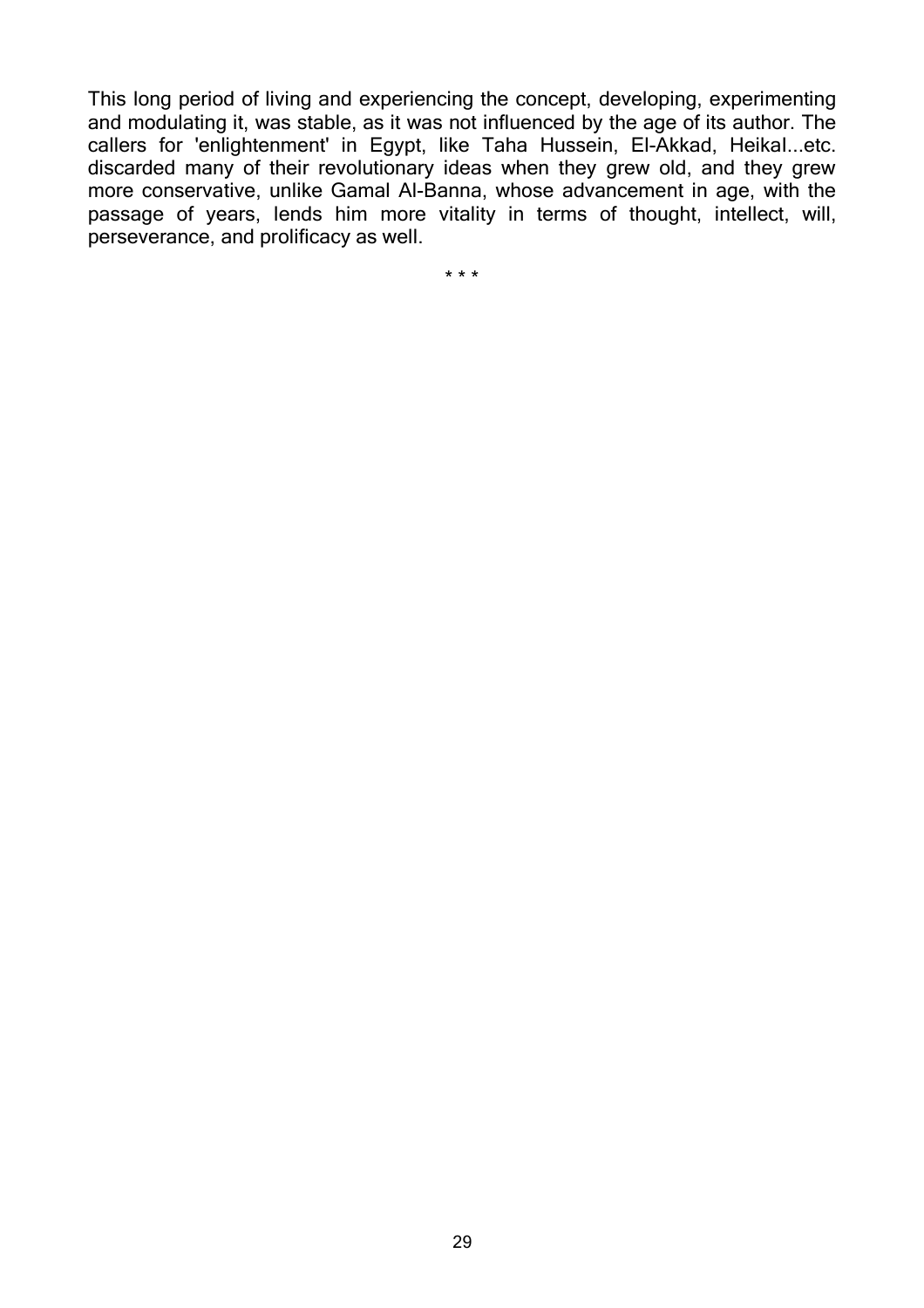## **What is the Call of Islamic Revival?**

#### *ABOUT GAMAL AL-BANNA*

- He was born in EI-Mahmoudiyya, in EI-Beheira governorate (located 50 km from Alexandria) in 15-12-1920, to an enlightened family of reputed members who were known for their high resolve. His father had classified the greatest encyclopedia of hadiths (titled: 'Musnad Imam Ahmed Ibn Hanbal AI-Shaybany', in 24 volumes). His brother is the renowned martyred imam Hasan AI-Banna, the founder and leader of the Muslim Brotherhood Organization.
- Since his early childhood, he used to read extensively and acquire a great deal of knowledge. Having obtained his primary certificate, he entered the Khediwiyya Secondary School. A quarrel had erupted between him and his British teacher of the English language at school, resulting in dropping school without regret, and he resumed his studies on his own.
- Gamal al-Banna resumed his extensive readings, and he published his first book in 1945 on social reform. In 1946, he published his book titled *"A New Democracy",*  which included a chapter titled, *'A New Understanding of the Quran*' and he has presented in this chapter the notion of the general human benefit as introduced by imam AI-Tofy. He criticized the fervent wave of the Muslim Brotherhood members and said to them, "Do not belief just in faith, but believe in the human being as well". This comment is still one of the landmarks of the Islamic Revival Movement founded by Gamal AI-Banna.
- In 1952, he published *"The Responsibility of Decadence between People and Leaders as Presented in the Quran".* He established the Egyptian Community for the Welfare of Prisoners (1953-1955), which succeeded in radical reform in Egyptian prisons, and led to a confrontation between Gamal AI-Banna and the authorities.
- Shortly after 1952 Revolution, Gamal AI-Banna began to write a book titled *"The Guiding Process of Renaissance",* in whose first chapter he mentions that this revolution is a mere coup d'etat and not a revolution in the real sense of the term. This book was censored, and Gamal AI-Banna,having seen the dictatorial, suppressive tendency of the revolution, discovered that there would be no use in writing in politics at the time.
- During the Nasserist era that opposed Islamic trends, Gamal AI-Banna was interested in syndicalism. He published and translated many books and references of the International Labor Organization in Geneva, the Labor University in Nasr City, Cairo, and the National Library. He lectured regularly in the institute of syndicalist studies since its inception in 1963 until 1993, when he criticized the established syndicalist organization. The last of his books on syndicalism was a translation and a commentary on the book of Madame Kollontai titled *"Labor Opposition in the Leninist Era".*
- In 1981, Gamal AI-Banna established the International Islamic Union of Labor. The International Labor Organization sought his assistance in translation works, while the Arab Labor Organization made him its consultant expert. Accordingly, he kept a network of relations with leaders of syndicates and unions all over the Islamic world. In 1981, he invited most of these leaders to convene in Geneva, to establish the International Islamic Union of Labor during the conference of the International Labor. The representatives of labor unions of Jordan, Morocco, Pakistan, Sudan, and Bangladesh were also present. The International Islamic Union of Labor also has quarters in Kuala Lumpur, Malaysia, and in Rabat, Morocco.